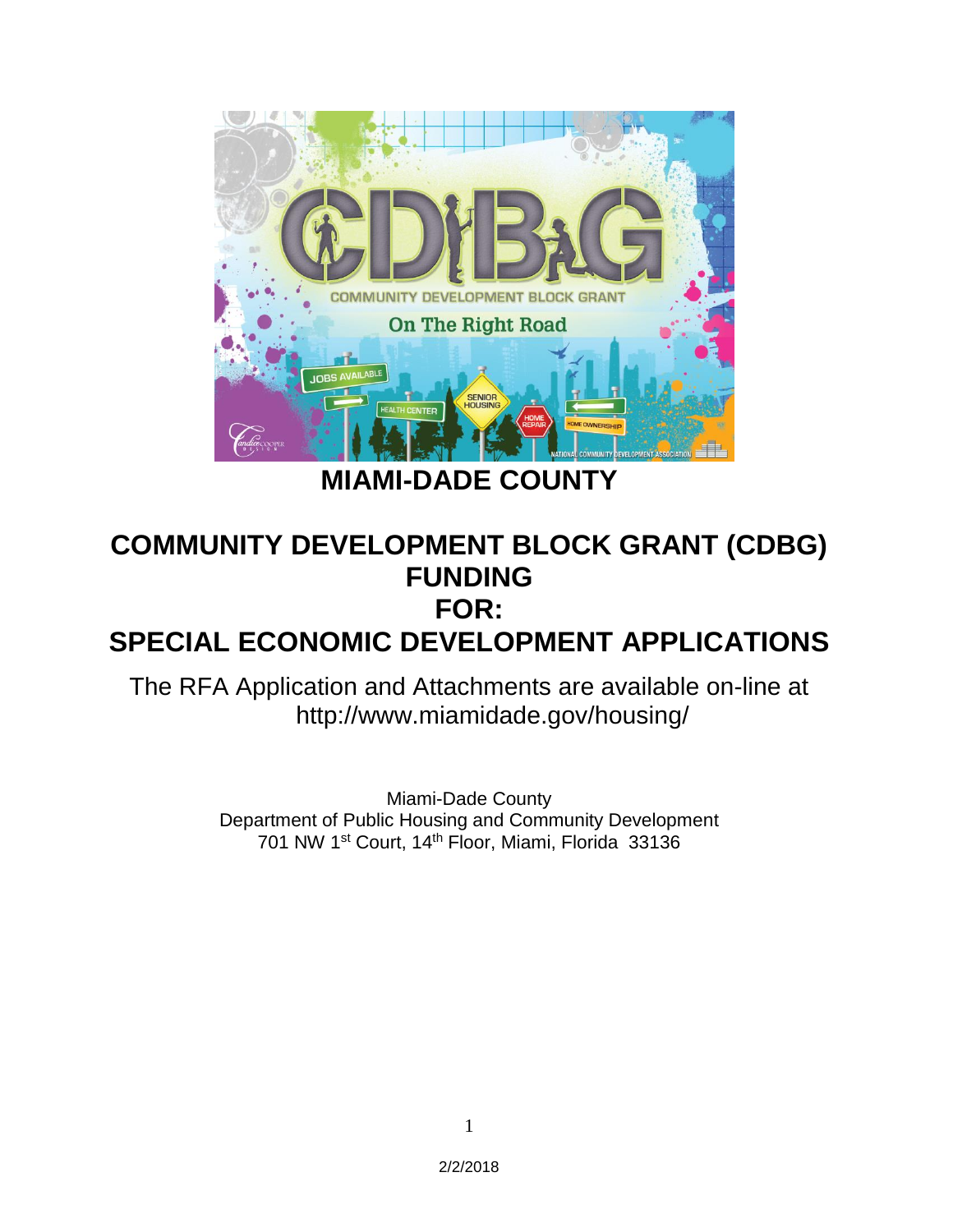

## **\*\*\* APPLICATION DISCLAIMER \*\*\***

Applicants should check the County's website for updates and/or modifications to this application.

<http://www.miamidade.gov/housing/>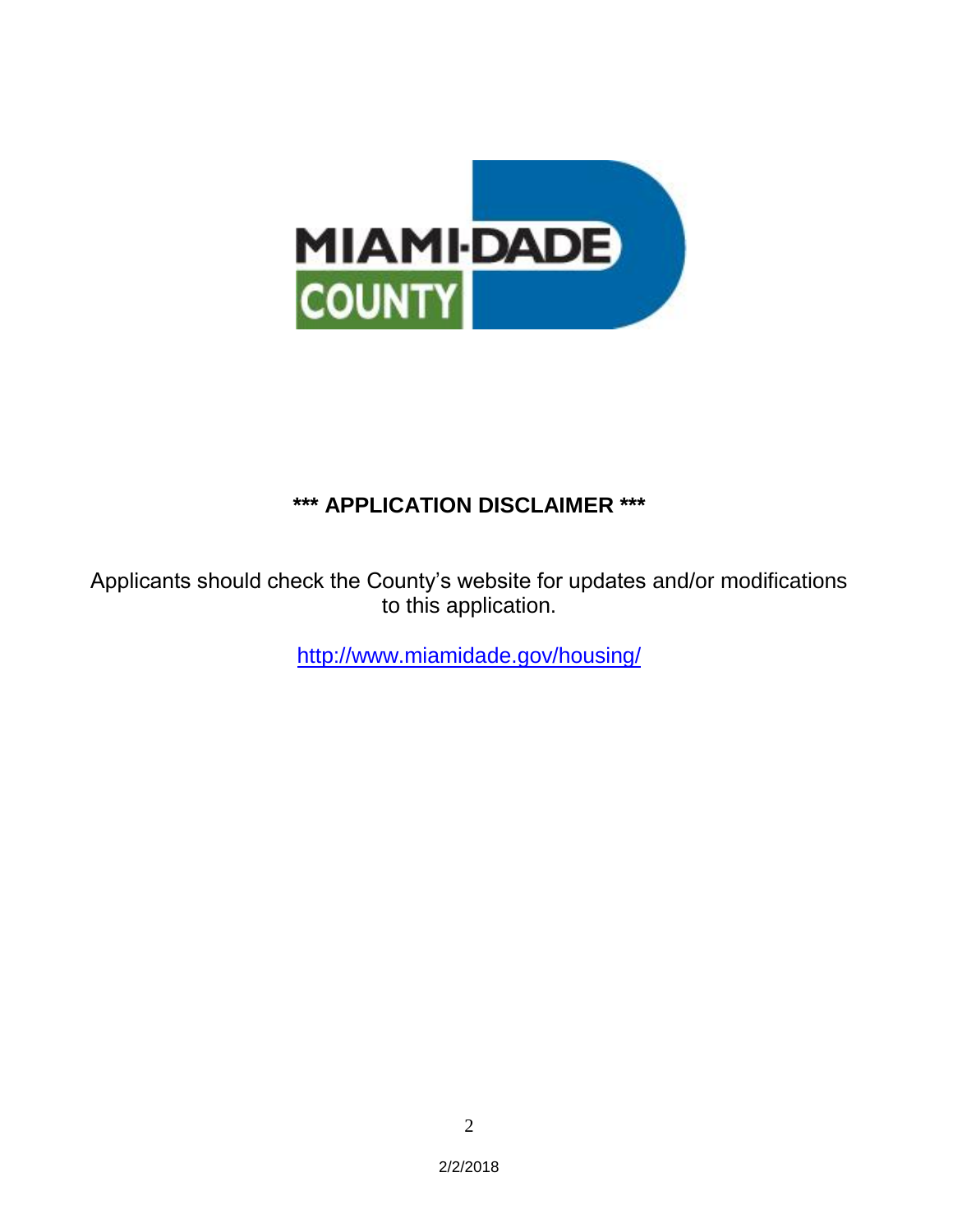### **MIAMI-DADE COUNTY APPLICATION SPECIAL ECONOMIC DEVELOPMENT PROGRAM**

#### **INTRODUCTION**

Miami-Dade County's Community Development Block Grant (CDBG) Program allocates funds from US Department of Housing and Urban Development (US HUD) to not-for-profit community-based development organizations, community development corporations, community-based organizations, for-profit entities to support projects that benefit low- and moderate-income persons. The primary objective of the CDBG program is to benefit low- and moderate-income persons who earn at or below 80% of the Area Median Income (AMI) and/or reside in census block groups where at least 51% of the population is at low- and moderate-income levels [Code of Federal Regulations (CFR) 570.208(a)]*.* 

Miami-Dade County, through its Department of Public Housing and Community Development (PHCD), is soliciting applications to fund projects with CDBG funds for a Special Economic Development (SPED) Program. This action was approved by the Miami Dade County Board of Commissioners through Resolution # R-1046-17.

This program will select Special Economic Development (SPED) projects, as described in the CDBG regulations found at 24 Code of Federal Regulations, Part 570 (CDBG Regulations), specifically at 24 C.F.R. 570.203. The proposed project must create one (1) job per every \$35,000 of grant/loan funding, at least 51% of the jobs created must employ low-to-moderate income persons.

SPED Grant Awards may not exceed \$100,000 and the applicant's budget cannot exceed \$100,000 per application. Please note that these funds should be identified as **GAP** funding in all funding applications. GAP funding is the difference between existing financing commitments, including owner equity, for a project and the overall project cost.

Application Forms and Attachments *will only be available online* at the PHCD website at http://www.miamidade.gov/housing/.

Applicants are required to set up an appointment with PHCD staff to discuss the application process prior to submission. For an appoitment please send an e-mail request to [communitydevelopmentservices@miamidade.gov](mailto:communitydevelopmentservices@miamidade.gov) attention SPED

**Please be advised this is a non-competitive process, each application will be evaluated on its own merits. Applications will be accepted until all funding is depleted.** 

#### *Please note if your project has already begun construction and acceptable documentation of the USHUD environmental review process and proof of Davis Bacon compliance is not submitted with this application, your project may not be eligible to receive federal funds.*

Applicants must submit one (1) original and three (3) copies of the application, **each** of which is to be placed in a 3-ring binder. Do not submit more than one application per project per binder. The original application must be submitted with the word "**ORIGINAL"** written on the outside of the binder, and each of the three (3) binders must be marked as **"COPY."**

#### **ALL originals and copies of applications must contain all required documents.**

#### **MUST BE DELIVERED** to: **Public Housing and Community Development 701 NW 1st Court, (14th floor) Miami, Florida 33136**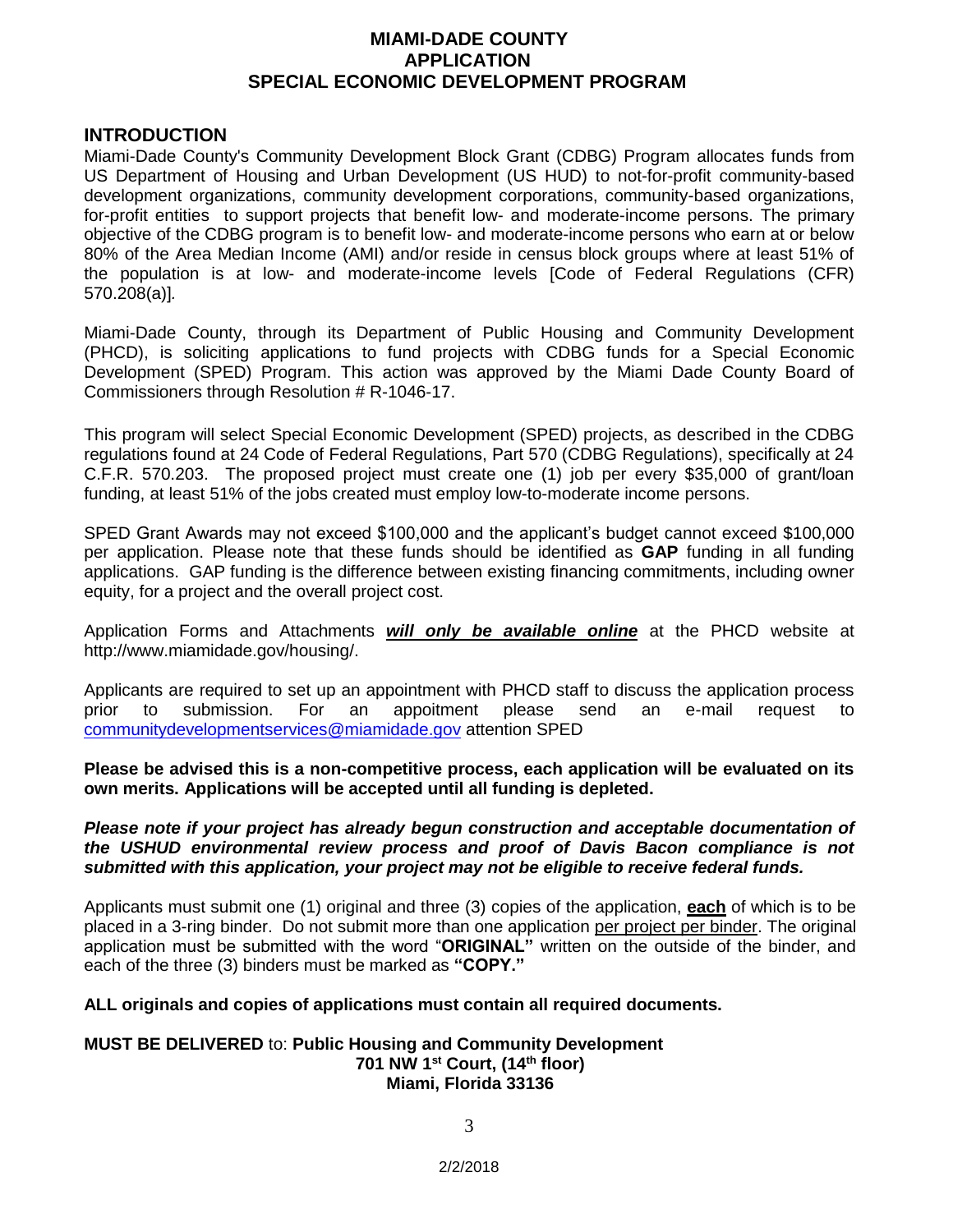## **Special Economic Development Approval Process**

PHCD has been authorized through #R-1046-17 to solicit projects for Special Economic Development (SPED) activities through an application process that will be vetted by PHCD management and staff. The applicant will complete the attached application package and submit to PHCD.

The SPED application consists of the guidelines approved by the BCC, and an application checklist detailing what is required documentation. These documents will determine eligibility, due diligence compliance and items to complete underwriting/subsidy layering analysis. The package also includes the required county affidavits.

Applications will be approved based on the following criteria:

- **1.** The Project must be an eligible activity and meet the USHUD national objective of Job creation. **This is a minimum threshold requirement.**
- **2.** Project Budget Applicants must submit ALL sources of funding **This is a minimum threshold requirement.**
- **3.** Site Control Applications for special economic activities must demonstrate site control, per PHCD requirements. – **This is a minimum threshold requirement.**
- **4.** Must execute and submit the due diligence affidavit **This is a minimum threshold requirement. See Resolution No. R-630-13.**
- **5.** Receive a positive Credit Underwriting recommendation: **This is a minimum threshold requirement.**

*All completed applications that meet the first four threshold criteria will be forwarded for credit underwriting. Upon receiving a positive credit underwriting (#5) recommendation, applicants will be notified and scheduled for contract development and loan closing.* 

*All grant/loan disbursements will be made on a reimbursement basis. Upon receipt of back up documentation including; invoices, receipts and proof of payments, requests for reimbursement will be processed.* 

*In no event shall the County provide advance CDBG funding to the applicant or to any subcontractor hereunder, nor shall the applicant advance CDBG funds to any party.*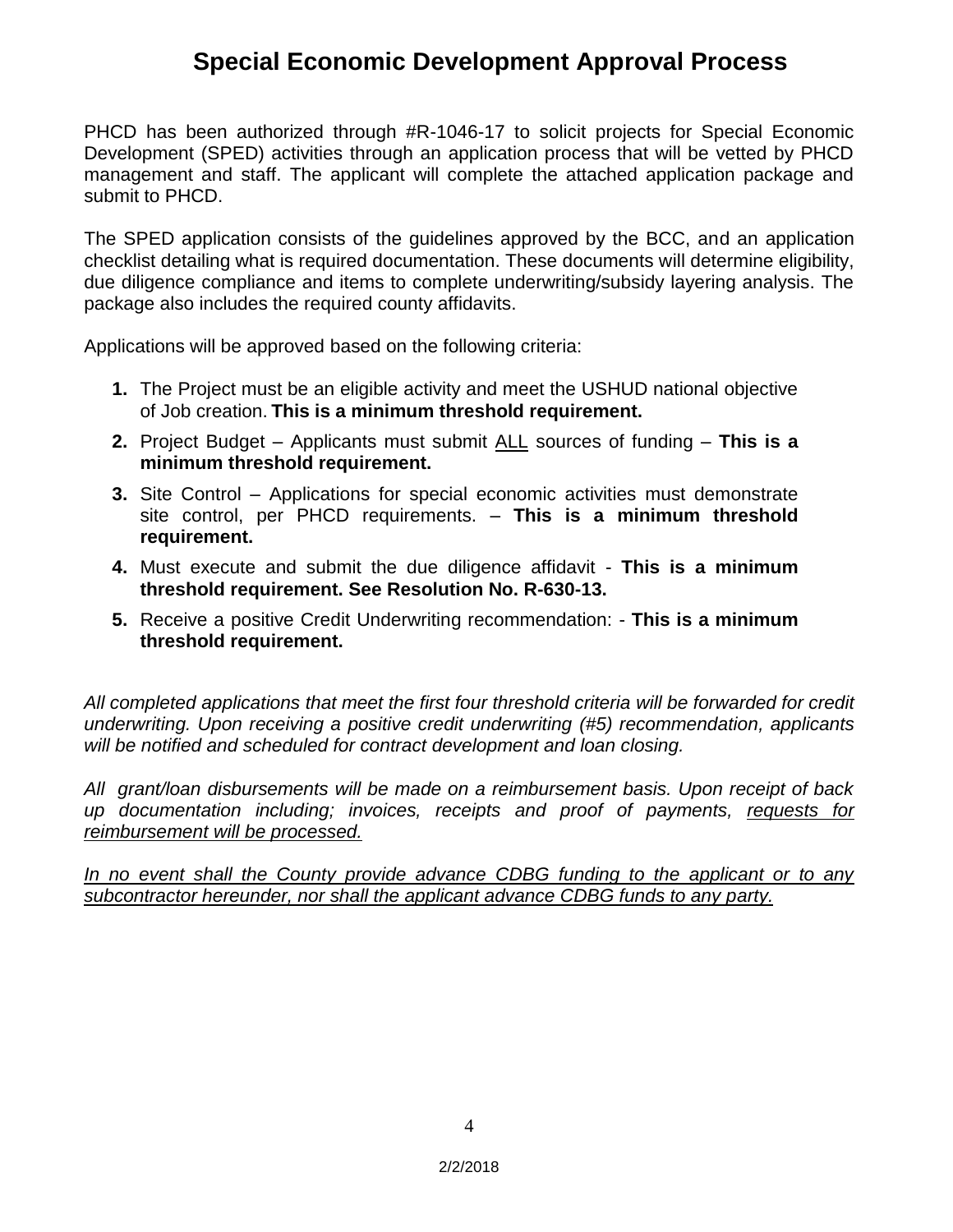# **TABLE OF CONTENTS**

## **Page No.**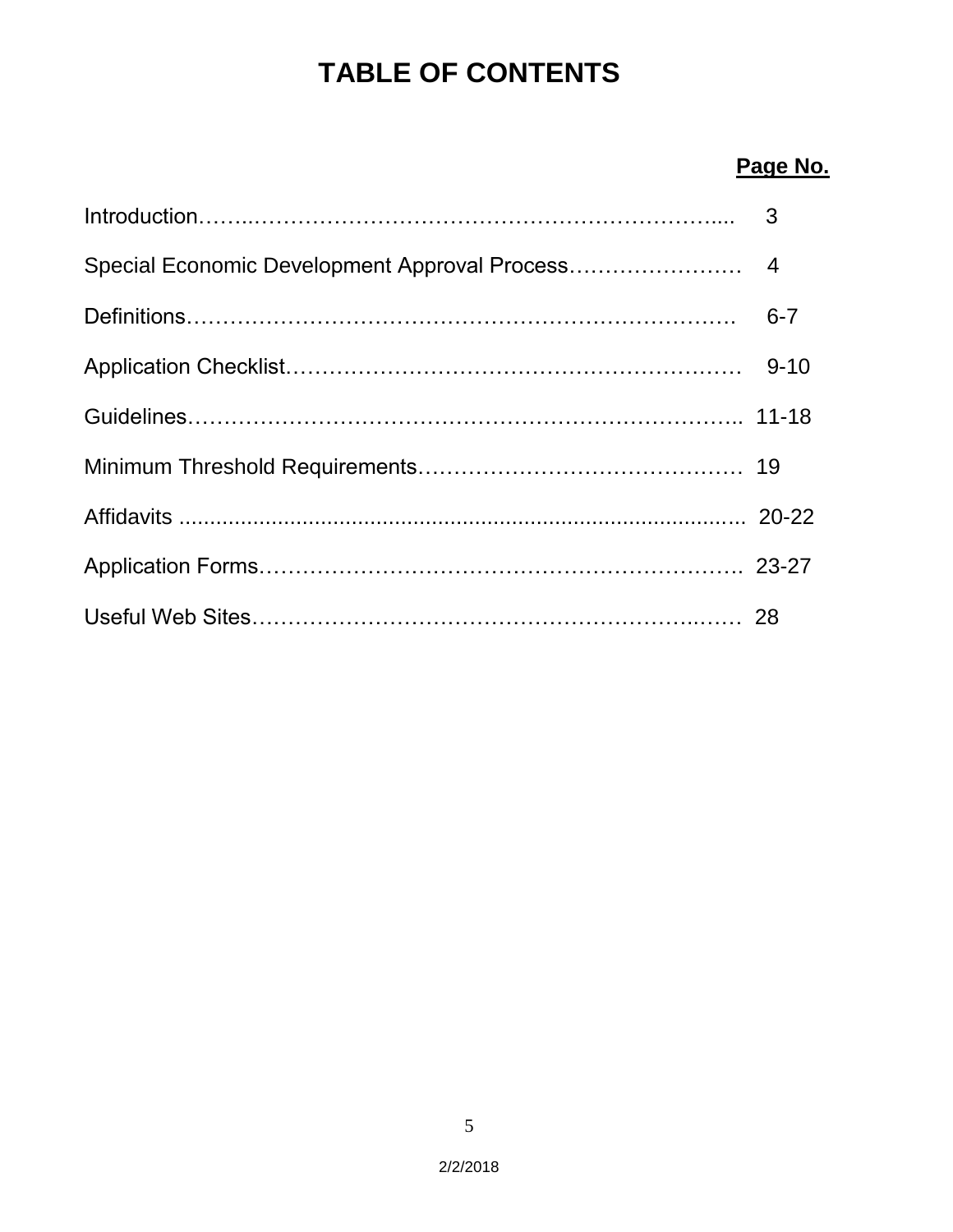# **DEFINITIONS**

| <b>The County:</b>                       | Miami-Dade County.                                                                                                                                                  |  |  |  |  |  |
|------------------------------------------|---------------------------------------------------------------------------------------------------------------------------------------------------------------------|--|--|--|--|--|
| <b>BCC:</b>                              | Miami-Dade Board of County Commissioners.                                                                                                                           |  |  |  |  |  |
| <b>PHCD:</b>                             | Miami-Dade<br>County,<br>Public<br>Housing<br>Community<br>and<br>Development                                                                                       |  |  |  |  |  |
| <b>SPED:</b>                             | <b>Special Economic Development</b>                                                                                                                                 |  |  |  |  |  |
| <b>Applicant:</b>                        | The Owner or tenant of a commercial facility requesting this<br>Program assistance with the consent and authorization of the<br>other property contractual parties. |  |  |  |  |  |
| <b>Owner or</b><br><b>Project Owner:</b> | The awarded Applicant.                                                                                                                                              |  |  |  |  |  |
| <b>The Contract:</b>                     | County/Owner Contract under this Program.                                                                                                                           |  |  |  |  |  |
| <b>The Project:</b>                      | The commercial facility approved for funding.                                                                                                                       |  |  |  |  |  |
| <b>Bidder:</b>                           | Professional quoting for a Project work or portion of a Project<br>work.                                                                                            |  |  |  |  |  |
| <b>Consultant:</b>                       | Architect, engineer or surveyor performing contracted services for<br>the Project, under Owner's responsibility.                                                    |  |  |  |  |  |
| <b>Contractor:</b>                       | performing<br>Contractors<br>and/or<br>subcontractors<br>contracted<br>construction work for the Project, under Owner's responsibility.                             |  |  |  |  |  |
| A/O Contract:                            | Architect/Owner Contract under the Program guidelines and<br>procedures.                                                                                            |  |  |  |  |  |
| C/O Contract:                            | Contractor/Owner Contract under the Program guidelines and<br>procedures.                                                                                           |  |  |  |  |  |
| ADA:                                     | American with Disabilities Act.                                                                                                                                     |  |  |  |  |  |
| <b>Permitting:</b>                       | Approval process performed by Miami-Dade County or the<br>Municipality's Building Departments.                                                                      |  |  |  |  |  |
| Code:                                    | The latest editions of the Florida Building Code and any other<br>state or local applicable code.                                                                   |  |  |  |  |  |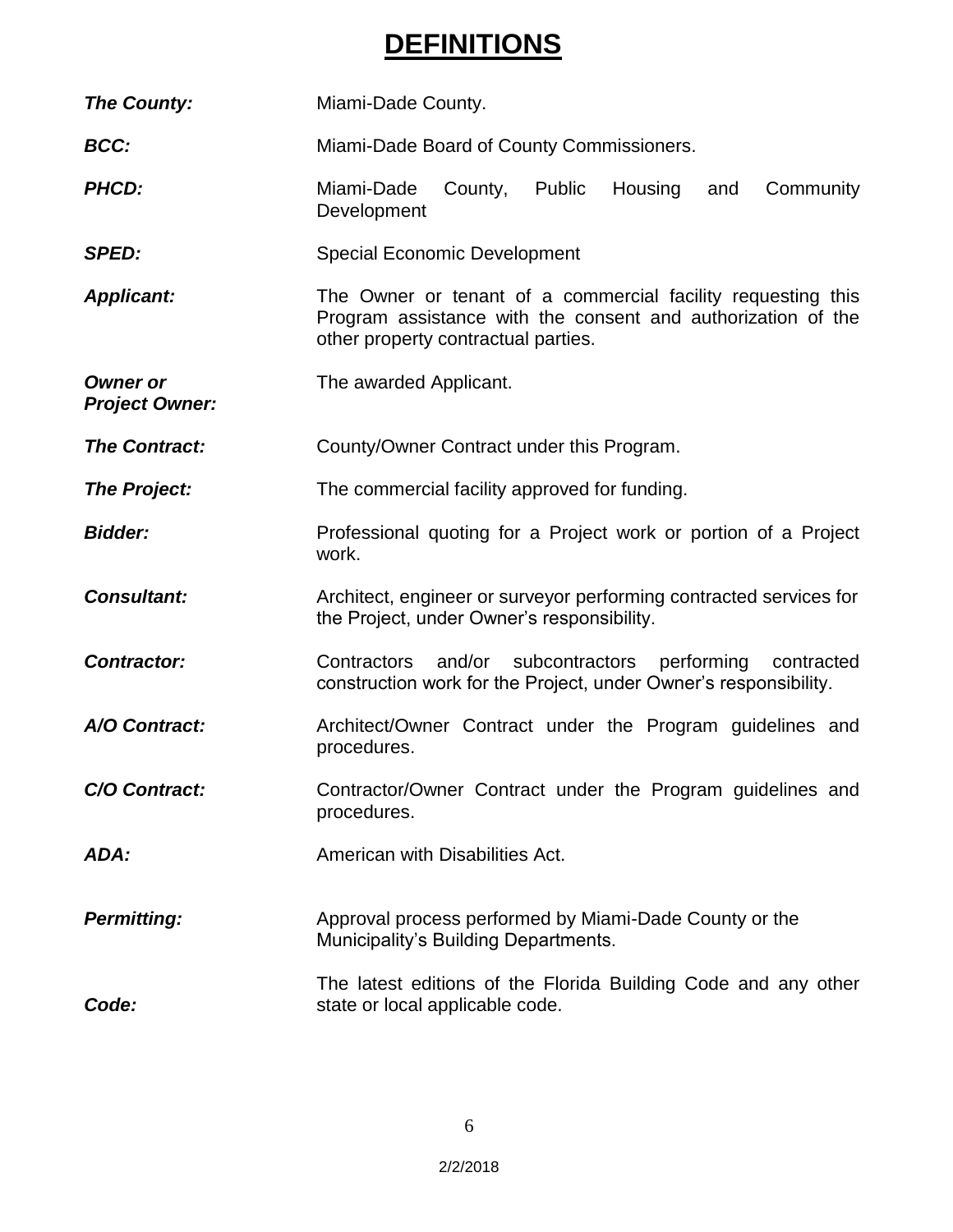| <b>Underwriting:</b>  | An analytical process that determines the amount of financing                                                                                                                                                                                                                                                                                                                                                                                                                                                                                                                                                                    |
|-----------------------|----------------------------------------------------------------------------------------------------------------------------------------------------------------------------------------------------------------------------------------------------------------------------------------------------------------------------------------------------------------------------------------------------------------------------------------------------------------------------------------------------------------------------------------------------------------------------------------------------------------------------------|
|                       | necessary for completion of the construction and development of<br>a project as indicated in a report. PHCD will use USHUD defined<br>standards to evaluate and determine the financial feasibility of<br>proposed Special Economic Development projects. Credit underwriting<br>will be conducted by PHCD staff.                                                                                                                                                                                                                                                                                                                |
| Service Area:         | The area to be serviced by the proposed project.                                                                                                                                                                                                                                                                                                                                                                                                                                                                                                                                                                                 |
| <b>Good Standing:</b> | The applicant is not delinquent in any obligation to Miami-Dade<br>County nor is the agency/business, officer or any member of the<br>agency's Board of Directors on the Miami-Dade County<br>Delinquent List. Also, if any one appears on the Excluded Parties<br>List System (www.epls.gov) they may be excluded from receiving<br>Federal contracts, certain subcontracts, and certain Federal<br>financial and nonfinancial assistance and benefits.                                                                                                                                                                         |
| <b>Metropolitan</b>   |                                                                                                                                                                                                                                                                                                                                                                                                                                                                                                                                                                                                                                  |
| Significance:         | Metropolitan Significance is defined as: 1.) An project necessary<br>to further the purposes of the Housing and Community<br>Development Act of 1974; 2.) An project necessary to further the<br>purposes of Miami-Dade County's Community Development<br>objectives and; 3.) An project with a reasonable benefit to<br>residents within Miami-Dade County's entitlement jurisdictions<br>boundaries.                                                                                                                                                                                                                           |
| <b>Section 3</b>      |                                                                                                                                                                                                                                                                                                                                                                                                                                                                                                                                                                                                                                  |
|                       | The words <b>Section 3</b> to mean that the work to be performed<br>under any contract that results from this application is subject to<br>the requirements of Section 3 of the Housing and Urban<br>Development Act of 1968, as amended, 12 USC § 1701u<br>(Section 3). The purpose of Section 3 is to ensure that the<br>employment and other economic opportunities generated by<br>HUD assistance of HUD-assisted projects covered under Section<br>3, shall, to the greatest extent possible, be directed to low- and<br>very low-income persons, particularly persons who are recipients<br>of HUD assistance for housing. |
| <b>Davis Bacon</b>    | The Davis-Bacon Act is triggered when construction work over                                                                                                                                                                                                                                                                                                                                                                                                                                                                                                                                                                     |
|                       | \$2,000 is financed in whole or in part with CDBG funds. Davis-<br>Bacon Act (40 U.S.C. 276 a to a-7) as supplemented by<br>Department of Labor regulations 29 CFR Part 1, Part 3, and Part<br>5, as amended.                                                                                                                                                                                                                                                                                                                                                                                                                    |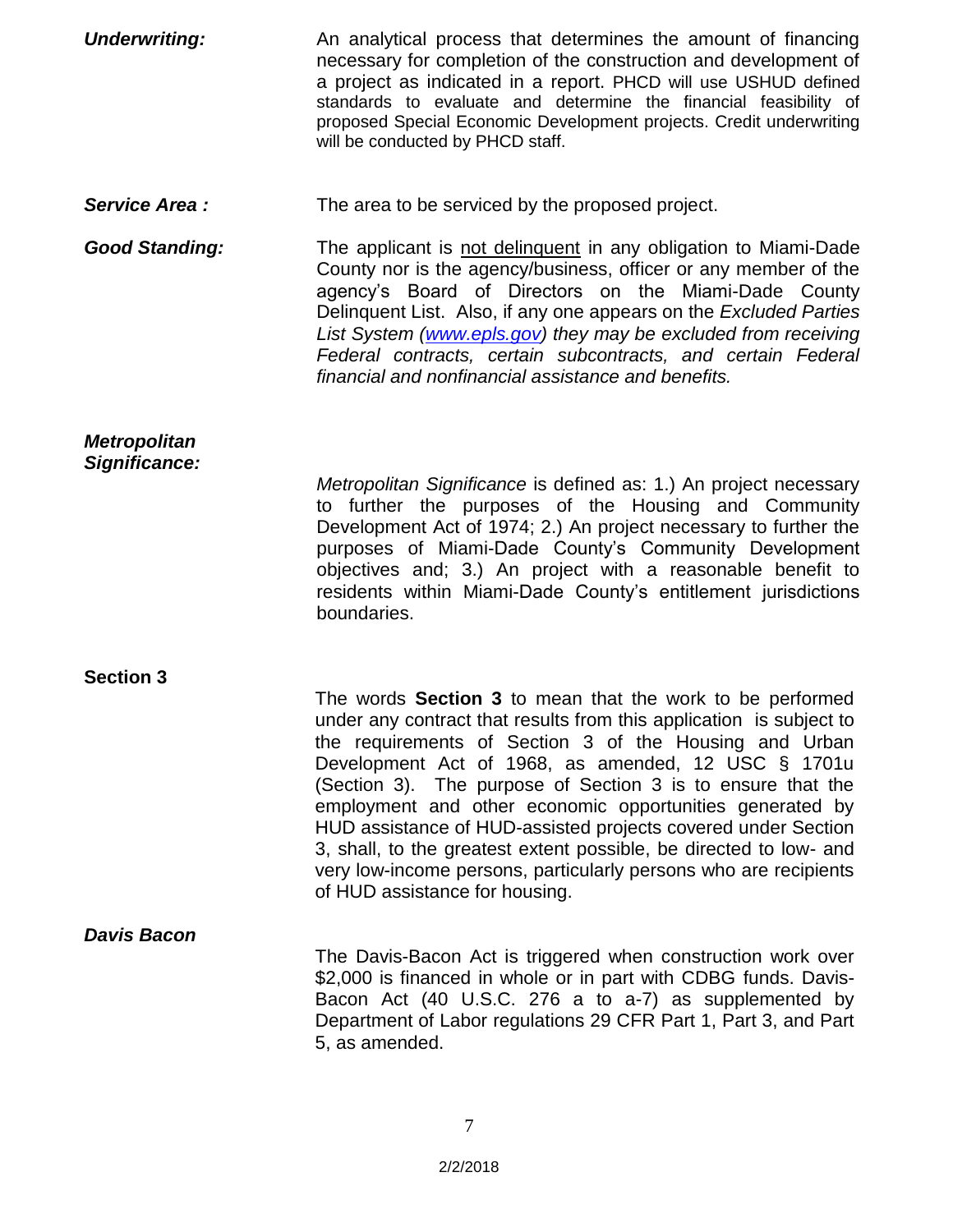

**MIAMI–DADE COUNTY PROVIDES EQUAL ACCESS AND EQUAL OPPORTUNITY IN EMPLOYMENT AND SERVICES AND DOES NOT DISCRIMINATE ON THE BASIS OF DISABILITY.**

**The Department of Public Housing and Community Development does not discriminate on the basis of age, color, religion, sex, national origin, disability or familial status in the admission or access to, or treatment or employment in housing programs or activities. If you need a sign language interpreter or materials in an accessible format for this event, call (786) 469-2155, at least five days in advacne. TDD/TTY users may contat the Florida Relay Service at (800) 955-8771.**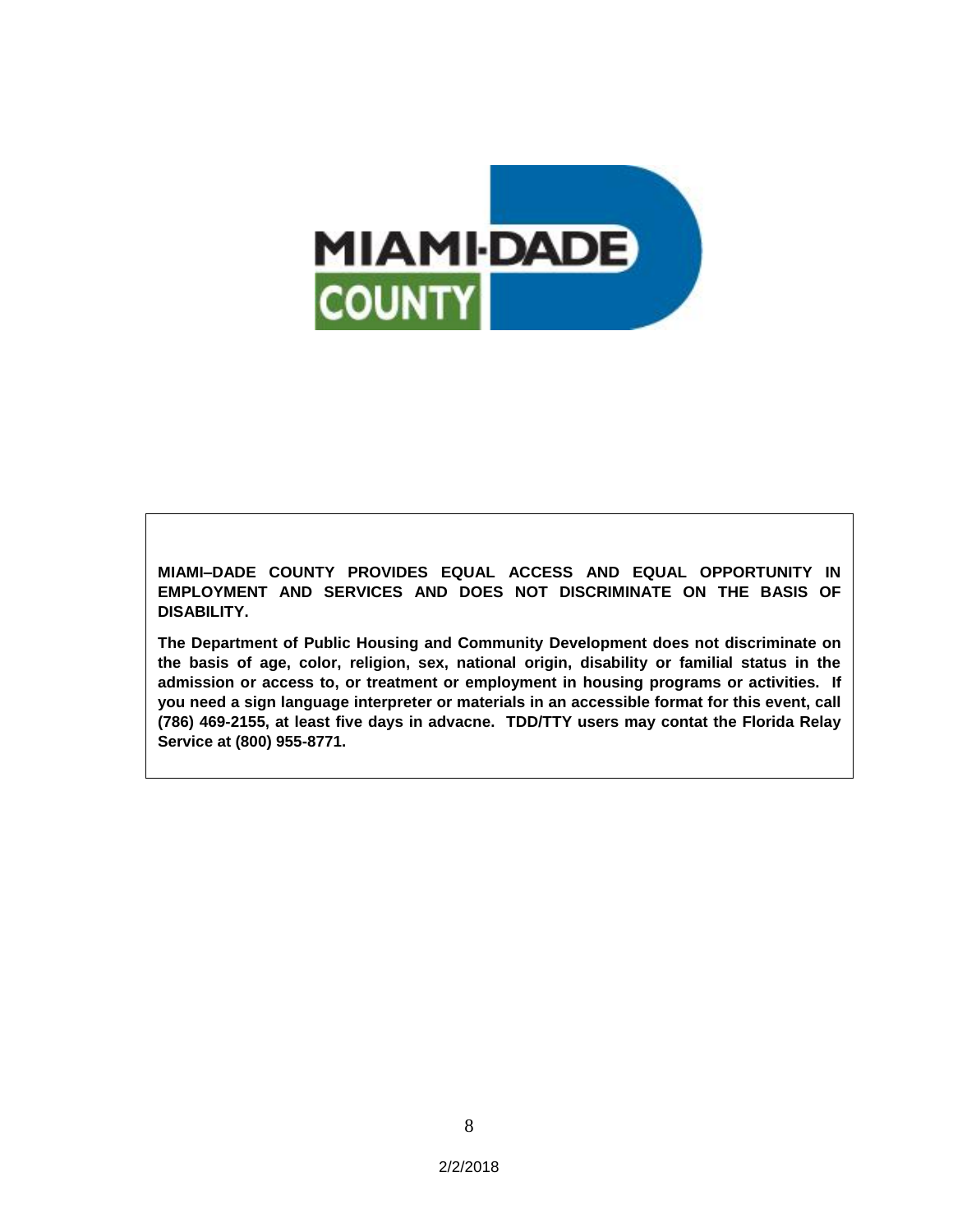## **APPLICATION CHECKLIST for SPECIAL ECONOMIC DEVELOPMENT**

### **ALL DOCUMENTS MUST BE INCLUDED IN EACH SUBMISSION BINDER. PLEASE SUBMIT THESE IN THE ORDER AS THEY APPEAR IN THE LIST BELOW AND LABEL THE SECTIONS WITH THE CORRESPONDING NUMBER.**

### **ALL DOCUMENTS MUST HAVE PAGE NUMBERS**

| <b>Document</b>                                                                                                           | Required                       | Page #                  |
|---------------------------------------------------------------------------------------------------------------------------|--------------------------------|-------------------------|
| <b>Application Checklist</b>                                                                                              | Required                       | 1                       |
| <b>Certification of Accuracy</b>                                                                                          | Required                       | $\mathbf 2$             |
| <b>Application Submittal Certification</b>                                                                                | Required                       | $\overline{\mathbf{3}}$ |
| <b>Due Diligence Affidavit</b>                                                                                            | Required                       | $\overline{4}$          |
| <b>SITE CONTROL Title / Deed or Municipal owner</b>                                                                       | Required                       | $\overline{5}$          |
| (Must be soley in Applicant's Legal Name)                                                                                 |                                |                         |
| A valid option to purchase (Purchase option must be through                                                               |                                |                         |
| Completion date of the project. The closing must occur prior to                                                           |                                |                         |
| CDBG contract execution with the County or Executed long term                                                             |                                |                         |
| lease. Land lease expiration date must be two years beyond the                                                            |                                |                         |
| creation of the required job. Please provide a list of all folio                                                          |                                |                         |
| numbers for the project site and attach pictures                                                                          |                                |                         |
| Scope of Services - Including Project Description, Location,                                                              | Required                       | 6                       |
| Proposed Accomplishments, and Action Steps (See Part II -                                                                 |                                |                         |
| Attachment 16.) Please label and include page numbers for each                                                            |                                |                         |
| of the sections listed below:                                                                                             |                                |                         |
| Business Plan -Current Business Plan, with proposed first year                                                            |                                | 7                       |
| pro forma                                                                                                                 |                                |                         |
| <b>Budget</b> – The applicant shall submit a full and complete total                                                      | Required                       | 8                       |
| budget including a listing of all funds, which are expected to be                                                         |                                |                         |
| utilized as a match or to partially fund the project or program other                                                     |                                |                         |
| than the funds that the applicant is requesting in its proposal.                                                          |                                |                         |
| Please label and include page numbers for each of the sections                                                            |                                |                         |
| listed below.                                                                                                             |                                |                         |
| Applicant Budget                                                                                                          | Required                       | 8a                      |
| <b>Applicant Assets and Liabilities</b>                                                                                   | Required                       | 8b                      |
| Certified Audit Report - Performed by an independent auditor.                                                             | Required                       | 8c                      |
| <b>Detailed Project Budget</b>                                                                                            | Required                       | 8d                      |
| Five-Year Operating Pro-Forma                                                                                             | Only If Applicable             | 8e                      |
| <b>Sources &amp; Uses Statement</b>                                                                                       | Required                       | 8f                      |
| Leveraged Sources (Award Letters, Signed Affidavits, and/or                                                               | Required                       | 8g                      |
| Letters of Commitment)                                                                                                    |                                |                         |
| W-9 Form - Request for Taxpayer Identification Number and                                                                 | Required                       | 9                       |
| Certification                                                                                                             |                                | 10                      |
| Copies of Tax returns (for the last 2 years) for the Applicant and                                                        | Required                       |                         |
| Key Principal /Partners associated with the requested project                                                             |                                | 11                      |
| Tax Exempt Status Letter* - Evidence of the not-for-profit status.<br>IRS 990 - Description of the not-for-profit status. | Only if Applicable             | 12                      |
| Governing Board - Names and addresses.                                                                                    | Only if Applicable<br>Required | 13                      |
| <b>Current Articles of Incorporation and Corporate Documents -</b>                                                        | Required                       | 14                      |
| Please label and include page numbers for each of the sections                                                            |                                |                         |
| listed below.                                                                                                             |                                |                         |
| Articles of Incorporation/Corporate Certification                                                                         | Required                       | 14a                     |
| Current Certificate of Good Standing or Certificate of Status -                                                           | Required                       | 14 <sub>b</sub>         |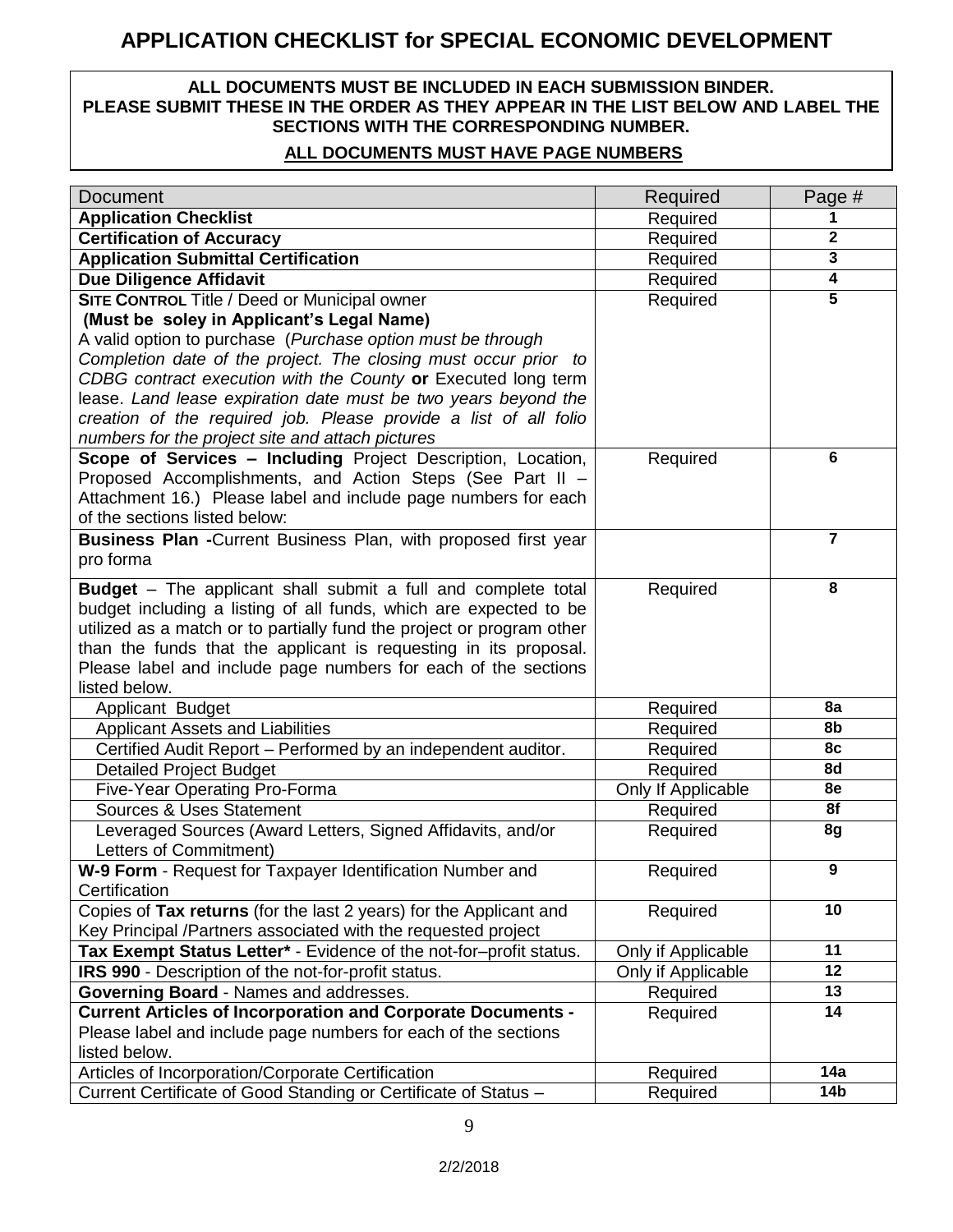| <b>Document</b>                                                       | Required           | Page #          |
|-----------------------------------------------------------------------|--------------------|-----------------|
| From the State of Florida                                             |                    |                 |
| <b>Business License</b>                                               | Required           | 14 <sub>c</sub> |
| Partnership Agreement                                                 | Only if Applicable | 14d             |
| <b>Organization's Current By-Laws</b>                                 | Required           | 15              |
| Certificate of Use for Project Location - PHCD staff will conduct     |                    | 16              |
| an on-site mandatory inspection to confirm location prior to          | Required           |                 |
| recommending funding. Include photographs of the project/project      |                    |                 |
| site.                                                                 |                    |                 |
| List of Jobs to be created Provide a one page written descripition    | Required           | 17              |
| of how the proposed project will create the job(s). Include in the    |                    |                 |
| description the type of job that will be created and the estimated    |                    |                 |
| salaries                                                              |                    |                 |
| Geographic Location- Provide a statement indicating how the           | Only if applicable | 18              |
| project meets the "Metropolitan Significance" criteria and include    |                    |                 |
| evidence of client rolls or intake forms if located in an entitlement |                    |                 |
| city .                                                                |                    |                 |
| <b>Feasibility/Market Analysis</b>                                    | Required           | 19              |
| <b>Governmental Clearance documentation and permits</b>               | Required           | 20              |
| <b>Utility Bill and or letters</b>                                    | Required           | 21              |
| <b>Construction plan and drawings</b>                                 | Required           | 22              |
| <b>Copy of the General Contract</b>                                   | Only if applicable | 23              |
| Copies of all leases and letters of intent                            | Required           | 24              |
| <b>Proof of Historic Designation</b>                                  | Only if applicable | 25              |
| <b>Green Certification</b>                                            | Only if applicable | 26              |
| <b>Forms</b>                                                          | Required           | 27              |
| <b>Environmental Review Form (Attachment located online)</b>          | Required           | 28              |
| Job Creation Certification- The applicant agrees to create a          | Required           | 29              |
| certain number of newly created jobs as a direct result of the        |                    |                 |
| application of the grant/award (Attachment located online)            |                    |                 |

## *\*When the project is moving forward to the credit underwriting process, additional information may be required from the applicant.*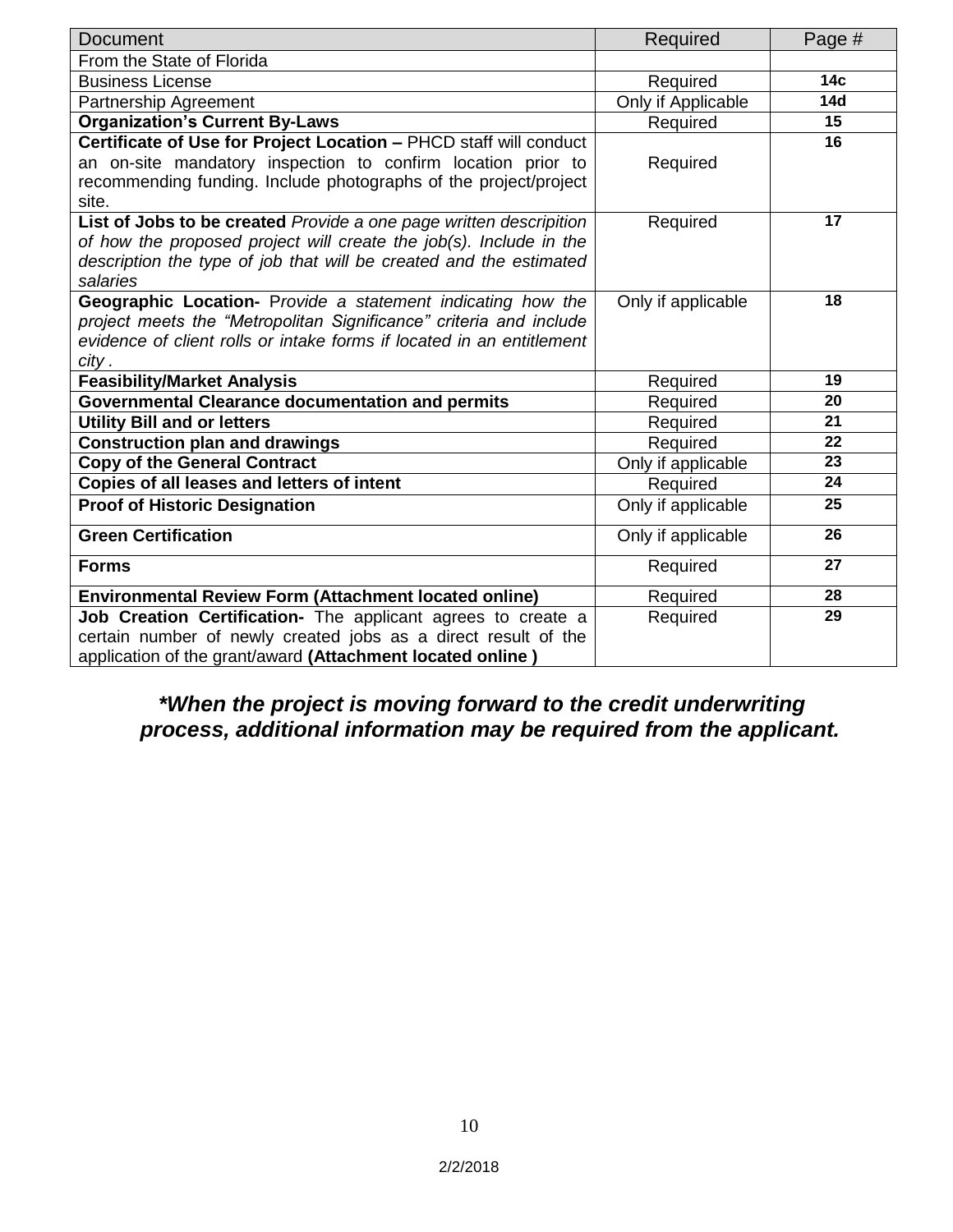## **SPECIAL ECONOMIC DEVELOPMENT PROGRAM GUIDELINES**

Miami-Dade County is accepting applications for the Special Economic Development (SPED) Program to be administered by PHCD. This program will select projects and administer CDBG funding for SPED projects, as described in the CDBG regulations found at 24 Code of Federal Regulations, Part 570 (CDBG Regulations), specifically at 24 C.F.R. 570.203. **Applicants may not budget for or receive more than than \$100,000.00 per application.** Applicants selected by PHCD to participate in the SPED program will enter into standard shell CDBG funding agreements and standard shell loan documents with the County.

#### **Eligible Activities:**

CDBG funds can be used to undertake certain Special Economic Development activities. These projects include:

- Acquiring, constructing and reconstructing, rehabilitating or installing commercial or industrial buildings, structures, and other real property equipment and improvements, including railroad spurs or similar extensions. These are economic development projects undertaken by nonprofit entities.
- Assisting a private, for-profit business. Assistance may include grants, loans, loan guarantees, and technical assistance.
- Providing economic development services in connection with other eligible CDBG economic development activities.

#### **Ineligible Activities:**

Any project not specifically authorized under the CDBG regulations and statute is ineligible to be assisted with CDBG funds. In addition, regulations stipulate that the following projects **can***not* be assisted with CDBG funds:

- Buildings used for the general conduct of government.
- General government expenses.
- Compensation for the use of construction equipment through leasing, depreciation, or use allowances, pursuant to the CDBG Regulations and OMB Circulars A-21, A-87, or A-122 as applicable for an otherwise eligible project is eligible.
- Purchase of personal property, including equipment, fixtures, furnishings, or other personal property, except in the case of Special Economic Development projects.
- Income payments made to an individual or family for items such as food, clothing, housing, or utilities.
- Public facilities and improvements carried out to support or benefit a private for-profit business (although these may be eligible for other CDBG funding under the category of Public Facilities and Capital Improvements).
- New housing construction.
- Motor vehicles

The eligibility of projects is governed by the CDBG Regulations, including but not limited to 24 CFR 570.201 – 207: *A recipient may use CDBG funds for special economic development projects in addition to other projects authorized in this subpart that may be carried out as part of an economic development project. Guidelines for selecting projects to assist under this paragraph are provided at § [570.209.](http://www.law.cornell.edu/cfr/text/24/570.209) The recipient must ensure that the appropriate level of public benefit will be derived pursuant to those guidelines before obligating funds under this authority. Special projects authorized under this section do not include assistance for the construction of new housing. Projects eligible under this section may include costs associated with project-specific assessment or remediation of known or suspected environmental contamination. Special economic development projects include:*

*(a) The acquisition, construction, reconstruction, rehabilitation or installation of commercial or industrial buildings, structures, and other real property equipment and improvements, including railroad spurs or similar extensions. Such projects may be carried out by the recipient or public or private non-profit sub-recipients.*

*(b) The provision of assistance to a private for-profit business, including, but not limited to, grants, loans, loan guarantees, interest supplements, technical assistance, and other forms of*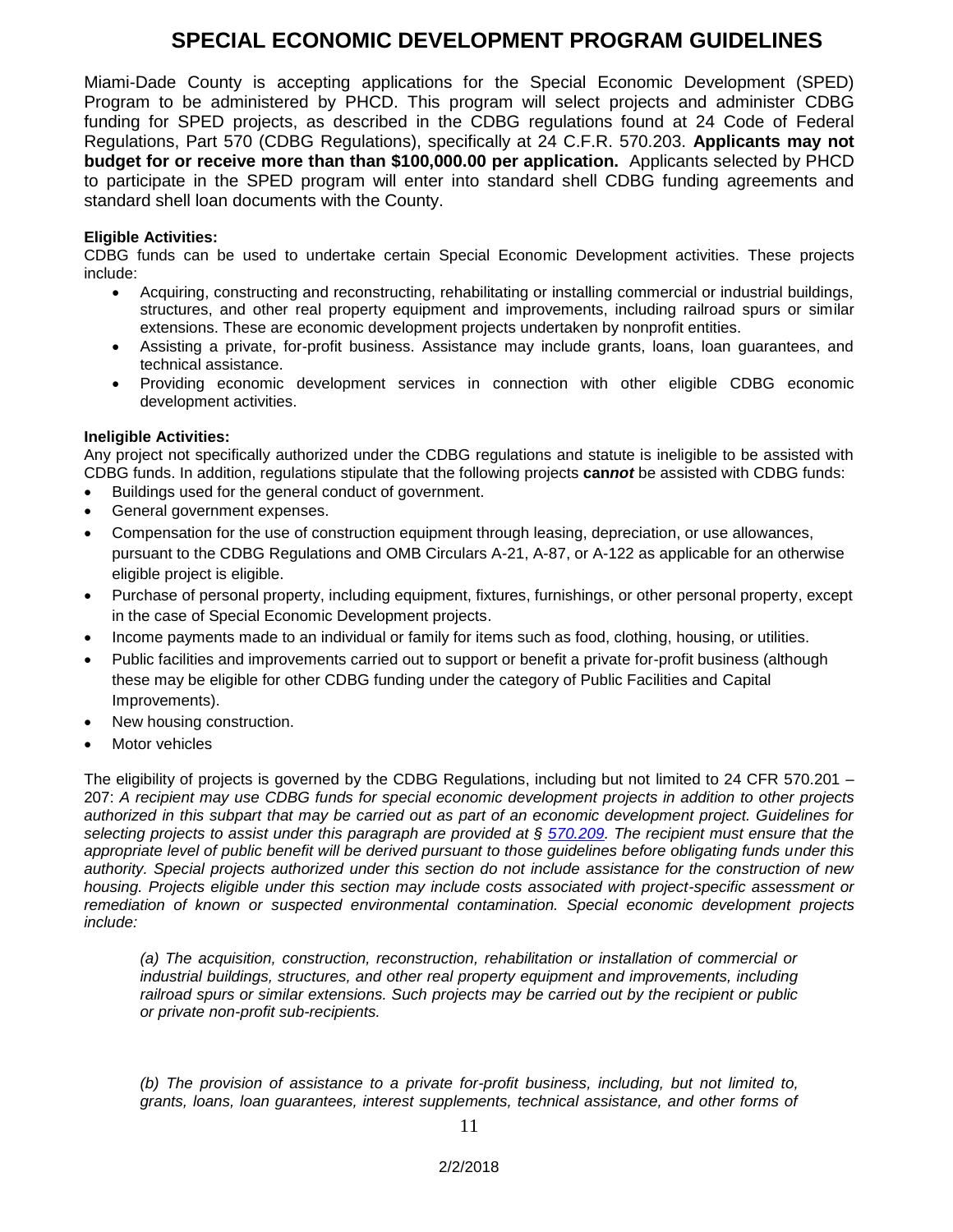*support, for any project where the assistance is appropriate to carry out an economic development project, excluding those described as ineligible in § [570.207\(a\).](http://www.law.cornell.edu/cfr/text/24/570.207#a)* 

*In selecting businesses to assist under this authority, the recipient shall minimize, to the extent practicable, displacement of existing businesses and jobs in neighborhoods.*

*(c) Economic development services in connection with projects eligible under this section, including, but not limited to, outreach efforts to market available forms of assistance; screening of applicants; reviewing and underwriting applications for assistance; preparation of all necessary agreements; management of assisted activities; and the screening, referral, and placement of applicants for employment opportunities generated by CDBG-eligible economic development activities, including the costs of providing necessary training for persons filling those positions.*

#### **Determining Project Feasibility and Public Benefit**

Special Economic Development Projects must demonstrate a sufficient benefit in return for the County's CDBG investment. HUD has established credit-underwriting guidelines for selecting Special Economic Development projects to be funded. These guidelines have two parts:

#### **Project Costs and Financial Feasibility**

- Project costs are reasonable
- All sources of project financing are firmly committed
- To the extent practicable, CDBG funds are not substituted for non-federal financial support
- Project is financially feasible
- To the extent practicable, the return on the owner's equity investment will not be unreasonably high
- To the extent practicable, CDBG funds are disbursed on a pro rata basis with other finances provided to the project

#### **Public Benefit**

When CDBG funds are used for Special Economic Development projects, applicants must demonstrate and ensure that a minimum level of public benefit is obtained. For purposes of this proposal, federal regulations require that at least one full-time equivalent, new permanent job is created per \$35,000 of CDBG funds used. The jobs created must be maintained for a minimum of one year.

#### **Credit Underwriting**

PHCD will use HUD defined standards to evaluate and determine the financial feasibility of proposed Special Economic Development projects. Credit underwriting will be conducted by PHCD staff.

#### **Evaluation Criteria**

- Project costs are reasonable
- All sources of project financing are firmly committed;
- To the extent practicable, CDBG funds are not substituted for non-federal financial support
- Project is financially feasible
- PHCD will conduct a site visit prior to providing funding to any Special Economic Development project
- To the extent practicable, the return of the owner's equity investment will not be unreasonably high.
- To the extent practicable, CDBG funds are disbursed on a pro-rata basis with other financing committed to the project

PHCD will require *supporting documentation* when determining the feasibility of projects, which *may include*, but not be limited to the following:

- Organizational Chart and Documents, including Articles of Incorporation
- Financial data to show proof that the applicant has funds available to cover the full project cost minus the CDBG funding request: audited or certified financial statements from the applicant's last completed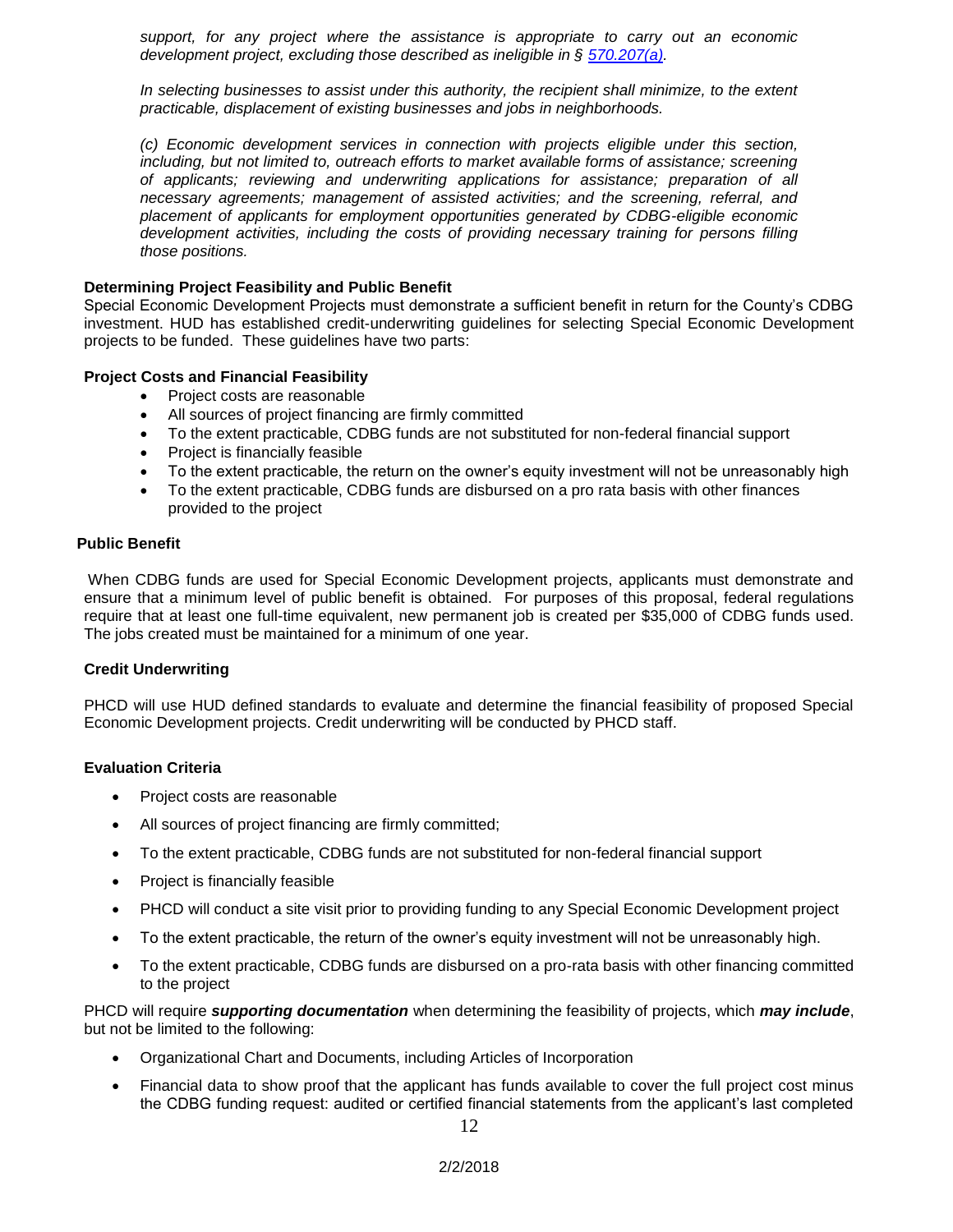fiscal year, bank statements, tax returns from the last three years and under certain circumstances applicants may be required to provide a personal guarantee

- Evidence of firm commitment if budget indicates the applicant has funding from sources other than PHCD. The commitment must be in writing and signed by a person authorized to make the commitment. The commitment must indicate the total dollar value of commitment and must be valid through the financial closing of the project. It must be supported by evidence of funding availability from an industry recognized financial institution and show evidence of initial underwriting by the lender or from a financial source determined through documented evidence to be able to support the commitment. Final decisions on the issue of "firm commitment" shall be made by PHCD
- Proposed sources and uses broken out in detail
- Executed Construction Contract with a General Contractor and Sub Contractor's Permits
- Statement of the actual cost of goods, services and equipment proposed in the project: invoices from contractors with supporting evidence of the source of the costs presented
- Recent permitted and approved Construction Plans
- Current Business Plan, with proposed first year pro forma
- Detailed Property Description and Appraisals for properties to be acquired (if applicable)
- Soils Report and Phase 1 Environmental Site Assessment report (if applicable)

#### **Funding consideration will ONLY be given to projects that have provided all supporting documentation requested and are deemed feasible.**

Funds will not be allocated to a Special Economic Development project already in construction, please note that per 24 CFR Part 58.22, funds cannot be committed to a project until the related environmental clearance is completed. **In all cases, PHCD will conduct credit underwriting prior to contract execution with Miami-Dade County.**

The documents that PHCD may require from applicants on a case-by-case basis are consistent with HUD's voluntary project underwriting guidelines stated in 24 C.F.R. 570.209(a) and PHCD's Special Economic Development guidelines. PHCD will determine which documents to request from entities to determine the feasibility of proposals. In the case of some projects, PHCD may elect to conduct underwriting to determine the feasibility of a project, prior to conducting the environmental clearance.

When an entity that receives CDBG funds elects to hire a contractor or service provider, whether to administer a program, complete a task or do construction, those contractors must be procured in accordance with CDBG Regulations, including but not limited to 2 C.F.R. Part 200, Subpart D.The Davis-Bacon Act is triggered when construction work over \$2,000 is financed in whole or in part with CDBG funds. It requires that workers receive no less than the prevailing wages being paid for similar work in the same area. Davis-Bacon wage rates can fluctuate based on economic conditions, and the applicable rate may not be known until time of bidding. Proposers are encouraged to build in contingencies and general market conditions into their contracts to account for this possibility

#### **Ongoing Responsibilities, Monitoring, and Record Keeping**

Entities receiving CDBG funds will be required to submit quarterly progress reports and will also be subject to annual monitoring site visits. Progress reports will be reviewed to assess the entitity's progress in creating jobs for low- and moderate-income persons. Awardees must document and maintain records of jobs created for five (5) years after notice from PHCD that the HUD National Objective has been met.

#### **Evaluation Criteria**

Only applications meeting the minimum threshold requirements will be approved. Entities **NOT** clearing the Due Diligence Investigation required by Resolution No. R-630-13 will be given the opportunity to cure any issues within 30 days' notice given by PHCD. Applications for Special Economic Development projectswill be evaluated and scored based on the following criteria: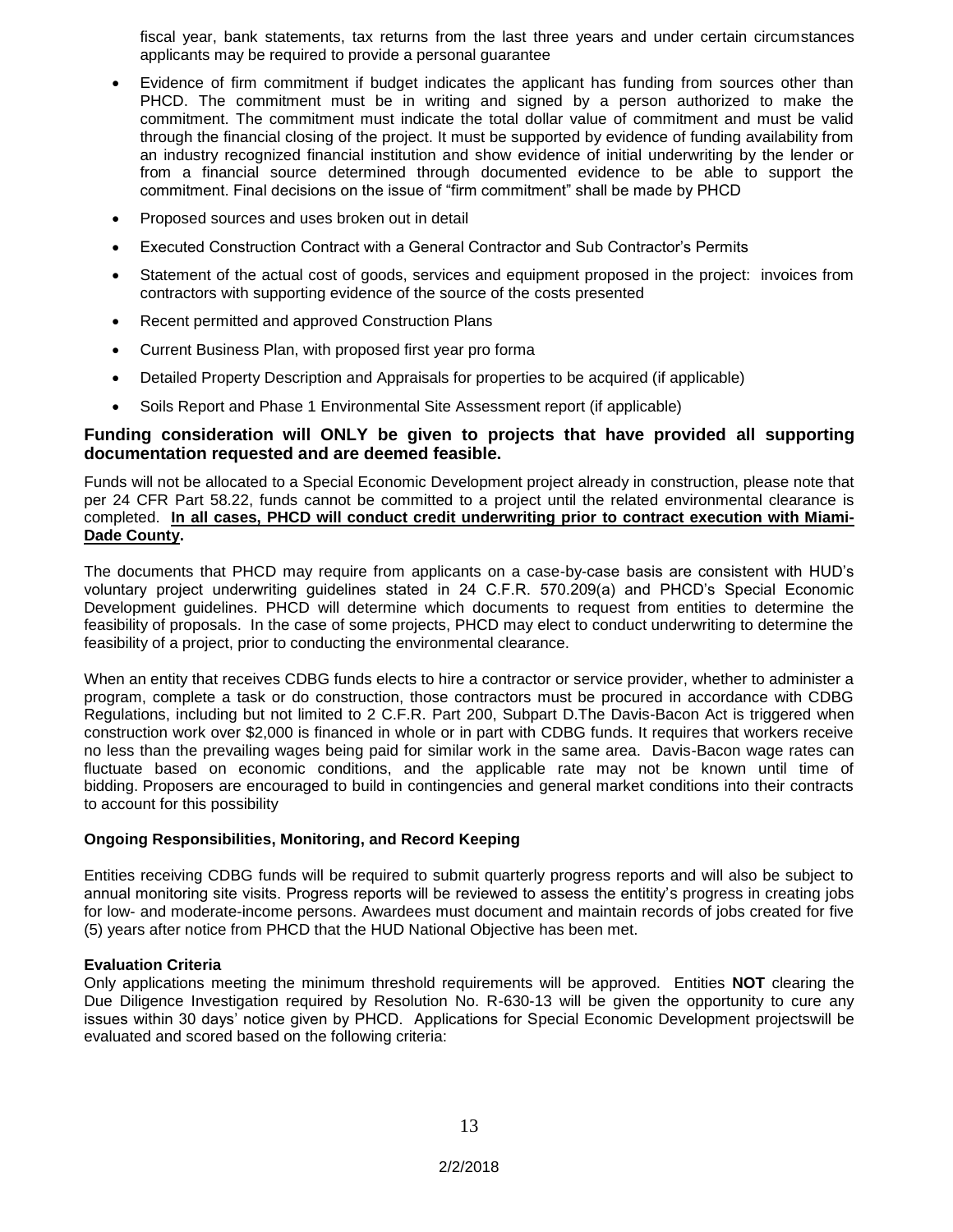#### **Minimum Threshold Requirements**

- Eligible Project
- Meets HUD National Objective
- Applicant must have demonstrated site control
- Execute and submits the mandatory Due Diligence Affidavit
- Budget (demonstrating total project costs to include funds for direct services)
- Sources and Uses Statement (indicating measureable project outcomes)
- Proof of financing: firm commitment (if applicable)

#### **ELIGIBLE APPLICANTS**

Not-for-profit Community Based Organizations (CBOs), Community Development Corporations (CDCs) and forprofit entities are encouraged to respond to this Supplemetal RFA process by submitting applications for an eligible project. *Applicants may submit no more than three (3) applications for this funding source, however, the applicant must submit a separate application for each project*. Applications must meet funding eligibility criteria for the Special Economic Development Project initiatives. Applicants proposing projecs in entitlement jurisdictions or municipalities participating in the State of Florida Small Cities CDBG Program will only be considered if they can demonstrate that the proposed project is of *Metropolitan Significance.* "*Metropolitan Significance*" is defined as: 1.) An project necessary to further the purposes of the Housing and Community Development Act of 1974; 2.) An project necessary to further the purposes of Miami-Dade County's Community Development objectives and; 3.) An project with a reasonable benefit to residents within Miami-Dade County's entitlement jurisdictions boundaries.

#### **ELIGIBILITY REQUIREMENTS AND EVALUATION CRITERIA**

To be eligible for funding, all proposed projects must meet the requirements listed below. Applicants are strongly encouraged to consider these requirements before preparing an application, as these factors will be used to rate and evaluate proposals.

- **1. National Objective**: The proposed project must meet the US HUD National Objective of benefiting lowto moderate-income (LMI) persons. Applicants proposing projects that will benefit low- and moderateincome persons will be required to provide the appropriate documentation. Applicants must provide the income eligibility requirements for the proposed project or demonstrate that the project is located in a Neighborhood Revitalization Strategy Area (NRSA) or Eligible Block Group
- **2. Organizational and Financial Capacity:** Applicants must demonstrate that they are fiscally sound and have the skills, ability and experience required to achieve US HUD's National Objective, and are able to meet other program requirements. Applicants will be evaluated on experience, organizational and administrative capacity, financial capacity and management experience. This will include a review of résumés, financial statements, monitoring reports, audit findings, and complete inspections of new proposed project locations.
- **3. Leveraging:** Applicants must show that they have other sources of funding available for the proposed project. Since the County only uses its federal and local funds to address funding gaps, other sources of funding must be in place to ensure the successful completion of the project. Documentation must be provided with the application to verify the availability of leveraged resources. Applicants must have complete funding in place, except for the requested gap funding, and applicants must provide a Sources and Uses Statement. Applicants must demonstrate maximum leveraging with non-County funds.
- **4. Track Record:** All applicants must be in good standing with respect to audit findings and have a track record of completing projects on time. Applicants who have a prior relationship with PHCD must be in good standing
- **5. Site Control: A**pplicants must demonstrate site control (e.g., executed title, lease agreement, firm purchase contract, Option-to-Purchase, or Local Government Resolution) of the site or building proposed for funding.
- **6. Geographic Location:** The County encourages projects that are located in and/or serve the NRSAs and Eligible Block Groups. Applications must describe how these areas and the residents will be served by the proposed project.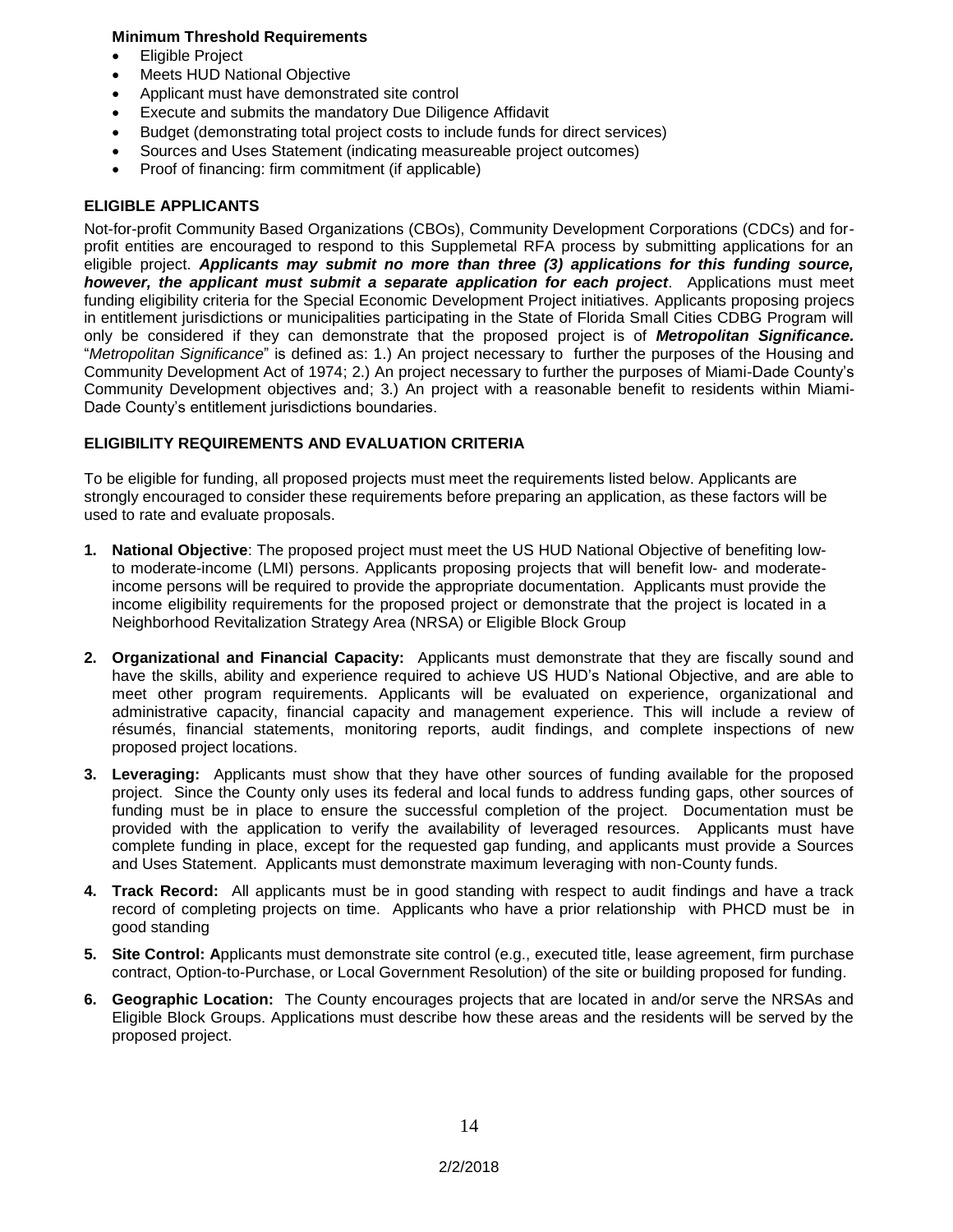#### **DETERMINING PROJECT FEASIBILITY AND PUBLIC BENEFIT**

Special Economic Development Projects must demonstrate a sufficient benefit in return for the County's CDBG investment. HUD has established guidelines for selecting Special Economic Development Project activities.

These guidelines have two parts:

#### **Evaluating Project Costs and Financial Feasibility**

- 1. Project costs are reasonable;
- 2. All sources of financing are firmly committed;
- 3. To the extent practicable, CDBG funds are not substituted for non-federal financial support;
- 4. Project is financially feasible;
- 5. To the extent practical, the return of the owner's equity investment will not be unreasonably high, and;
- 6. To the extent practical, CDBG funds are disbursed on a pro-rata basis with other finances committed to the project.

#### **Evaluating Public Benefit**

When CDBG funds are used for Special Economic Development Projects, applicants must demonstrate and ensure that a minimum level of public benefit is obtained. For purposes of this proposal projects must create permanent jobs. Federal regulations require that one job is created for every \$35,000 awarded. PHCD will use HUD-defined standards to evaluate and determine the financial feasibility of proposed Special Economic Development Projects. Applicants are strongly encouraged to use the following list as a guide when submitting proposals for the FY 2018 Supplemental RFA. PHCD and Underwriting agents will require *supporting documentation* when determining viable projects. Funding consideration will **ONLY** be given to projects that are deemed feasible based on the following checklist:

#### **Applicant Information**

- 1. Identity of Applicant entity and Principals and the ownership structure (i.e., identify principals and officers/general partners, percentage of ownership and responsibilities in partnership/organization).
- 2. Copy of official documentation creating the Applicant entity (i.e., partnership agreement, certificate of limited partnership, articles of incorporation, by-laws, certification of good standing, and any other corporate documents for the Applicant and any corporate general partner).
- 3. Resume and trade references for each Principal of the Applicant, including a description of experience in the development, ownership and management of commercial properties. References must include addresses, contact names, and telephone numbers.
- 4. List of all County-financed Projects.

#### **Property Information**

- 1. Detailed Property description. (See Application)
- 2. Survey indicating the exact boundaries of the Property, any flood hazard area(s), all ingress and egress to the Property, all utilities, and the Property's legal description.
- 3. Site Plan
- 4. Zoning compliance.
- 5. Copy of the most recent Title Report for the Property.
- 6. Evidence of Site Control by applicant entity seeking funding (i.e., copy of Ground Lease Analysis, Sales or Purchase Agreement and most recent Deed to the Property, or Ground Lease to include all attachments and addendum. Closing Statement if purchase has occurred within past 24 months). (See Application)
- 7. Color photographs of the subject Property.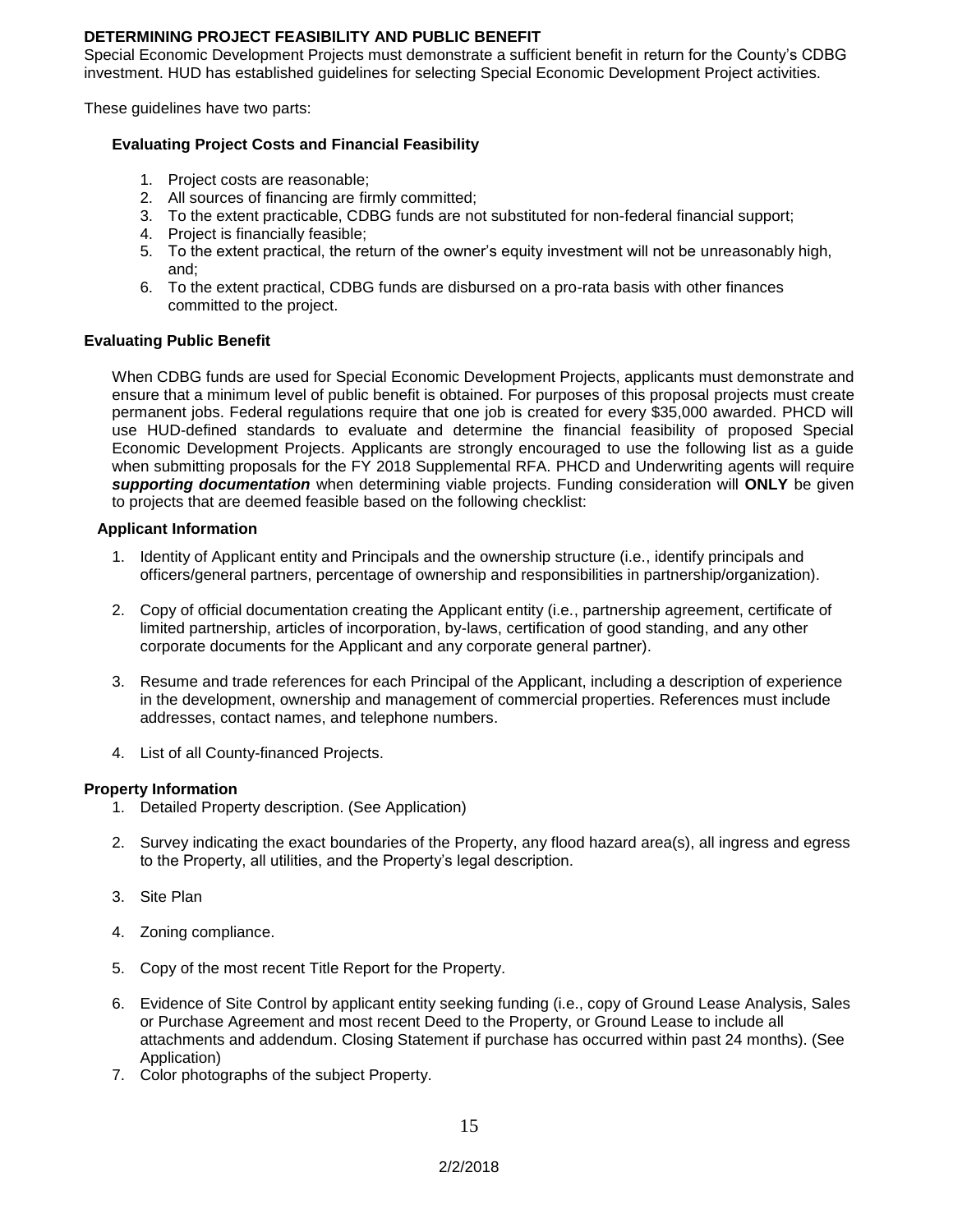- 8. Aerial photograph of the Property and immediate surrounding area, if available.
- 9. Evidence of availability of utilities.
- 10. Building plans and specifications for the site and buildings.
- 11. Soil test reports.
- 12. Building permits, if available.
- 13. Market Study.
- 14. Appraisal with resume and references of appraiser.
- 15. An Engineering and Property Condition Report (Physical Needs Assessment).
- 16. Phase I environmental review, including history of Title to the Property, with resume and references of environmental auditor.
- 17. Evidence of Insurance including, but not limited to, General Liability, Workmen's Compensation, Builder's Risk, Auto Liability.

#### **Financial Information**

- 1. Current signed financial statements of Applicant entity and each Principal, General Partner, General Contractor and Credit Enhancer or Guarantor, dated within 90 days of the Application submission date. All statements should be audited or prepared by a third party CPA or professional accountant. Audited financial statements must include a statement of financial changes and all notes. If audited financial statements are not available, the statements must be certified as complete and accurate by the party whose finances are summarized by the statement.
- 2. Most recent two years' tax returns for Applicant entity; all Principals, General Partners, General Contractor and Credit Enhancer or Guarantor, with all supporting notes and schedules.
- 3. Applicant and Principals Analysis of Cash Flows and Contingent Liabilities, certified as complete and accurate by the party whose finances are summarized by the statement. This must include a detailed schedule of all real estate owned by the Applicant, Corporate General Partner, and the Principals of the Applicant, and/or Corporate General Partner showing the type of property owned, ownership percentage, property value, mortgage balance, amount of income, expenses, debt service and debt service coverage for the past year and through the most current month of the present year.
- 4. Monthly income and operating expense projections.
- 5. Fifteen-year income and expense pro forma (detail operating expense items). Schedule of Proposed Secondary Financing or grants, if any, supported by commitment letters.
- 6. Copy of an executed first mortgage loan commitment outlining the terms of financing.
- 7. Detailed Sources and Uses of Funds Statement.

#### **Management Information**

- 1. Management Agent's resume and references, to include number of years in business, number and location of other properties/units managed, and brief resume of key Principals.
- 2. Executed Management Agreement.
- 3. Management Plan.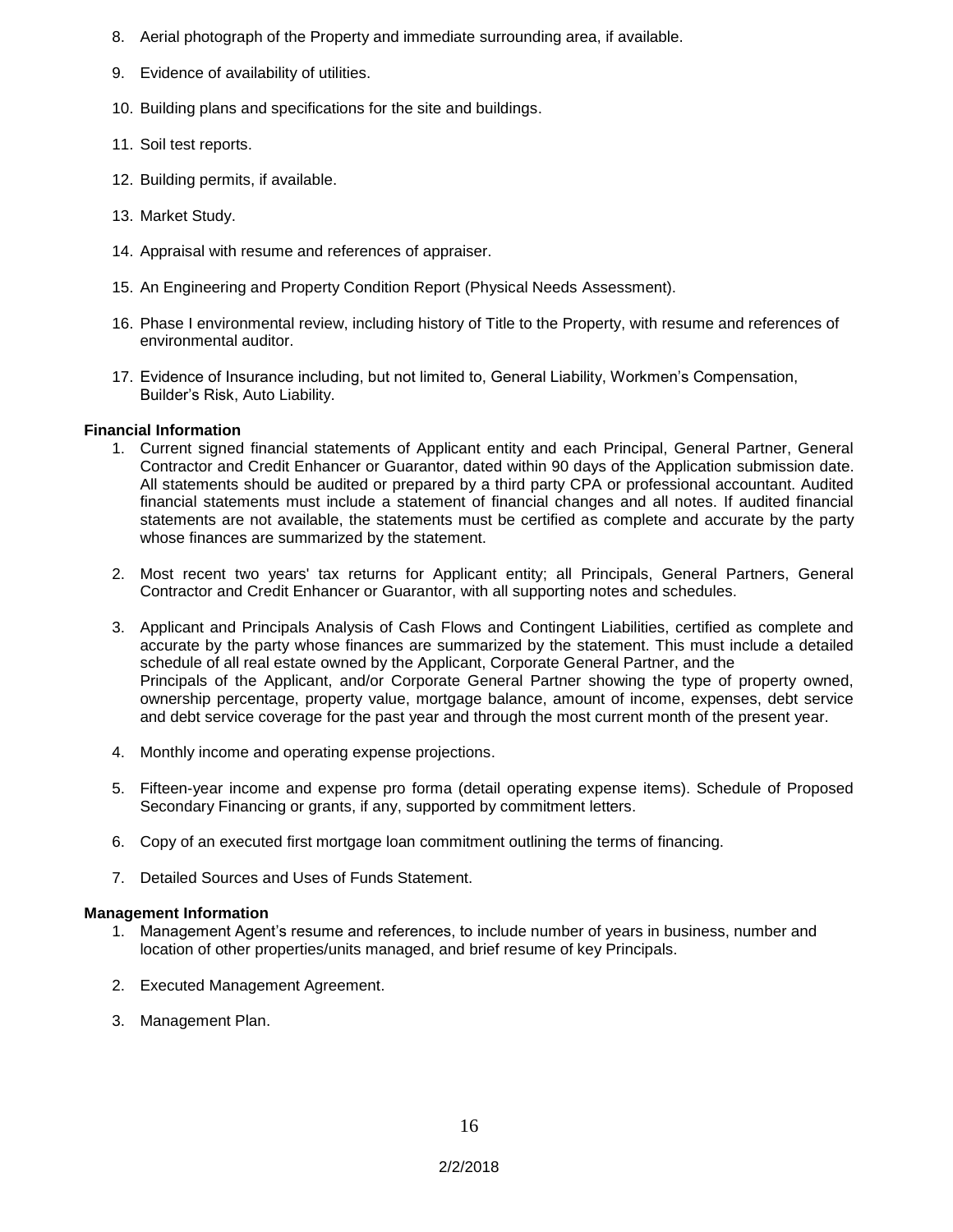#### **Construction Information**

- 1. Detailed project cost breakdown highlighting breakout of hard construction costs (including contingencies, general requirements, and all overhead and profit figures) and soft costs. Please detail calculation of interest reserves, operating and working capital reserves, and builder's fee.
- 2. Executed Construction Contract.
- 3. General Contractor's license.
- 4. Resume, banking and trade references (include bonding company) on the General Contractor, including a description of experience in the development of similar properties.
- 5. Signed Credit Authorization form for General Contractor (form provided by credit underwriter).
- 6. Copy of Architect's Contract, Current License, and resume which list experience with this type of Development.
- 7. Copy of Engineering Contract, Current License, and resume which list experience with this type of Development.
- 8. Construction Draw Schedule.
- 9. Termite inspection report and/or a termite bond (or other acceptable evidence of damage/repair coverage).

**ACTIVITIES-**The general rule is that any project not specifically authorized under the CDBG regulations and statute is ineligible to be assisted with CDBG funds. In addition, the regulations stipulate that the following projects may *not* be assisted with CDBG funds:

- Buildings used for the general conduct of government are ineligible. However, the removal of architectural barriers from government buildings is eligible under the category of Public Facilities and Capital Improvements.
- General government expenses are ineligible.
- Financing for political projects or to engage in other partisan political projects is ineligible. However, a facility assisted with CDBG funds may be used on an incidental basis to hold political meetings, candidate forums, or voter registration campaigns, if the building is available to all parties and organizations on an equal basis.

The following projects may *not* be assisted with CDBG funds:

- Purchase of equipment is generally ineligible.
	- $\circ$  Compensation for the use of construction equipment through leasing, depreciation, or use allowances, pursuant to OMB Circulars A-21, A-87, or A-122 as applicable for an otherwise eligible project is eligible.
- Purchase of personal property, including equipment, fixtures, motor vehicles.
- Operating and maintenance expenses of public facilities, capital improvements and services are ineligible. Specific exceptions to this general rule are operating and maintenance expenses associated with public service activities, interim assistance, and office space for program staff employed in carrying out the CDBG program;
- Income payments made to an individual or family for items such as food, clothing, housing, or utilities are ineligible.

The eligibility of projects is governed by the CDBG regulations found at 24 CFR Part 570, including but not limited to, 24 CFR 570.201 – 207.

#### **General Instructions**

 All applicants must include the **Application/Checklist**, and all affidavits contained herein. All applicants must complete the General Section and SPED Section.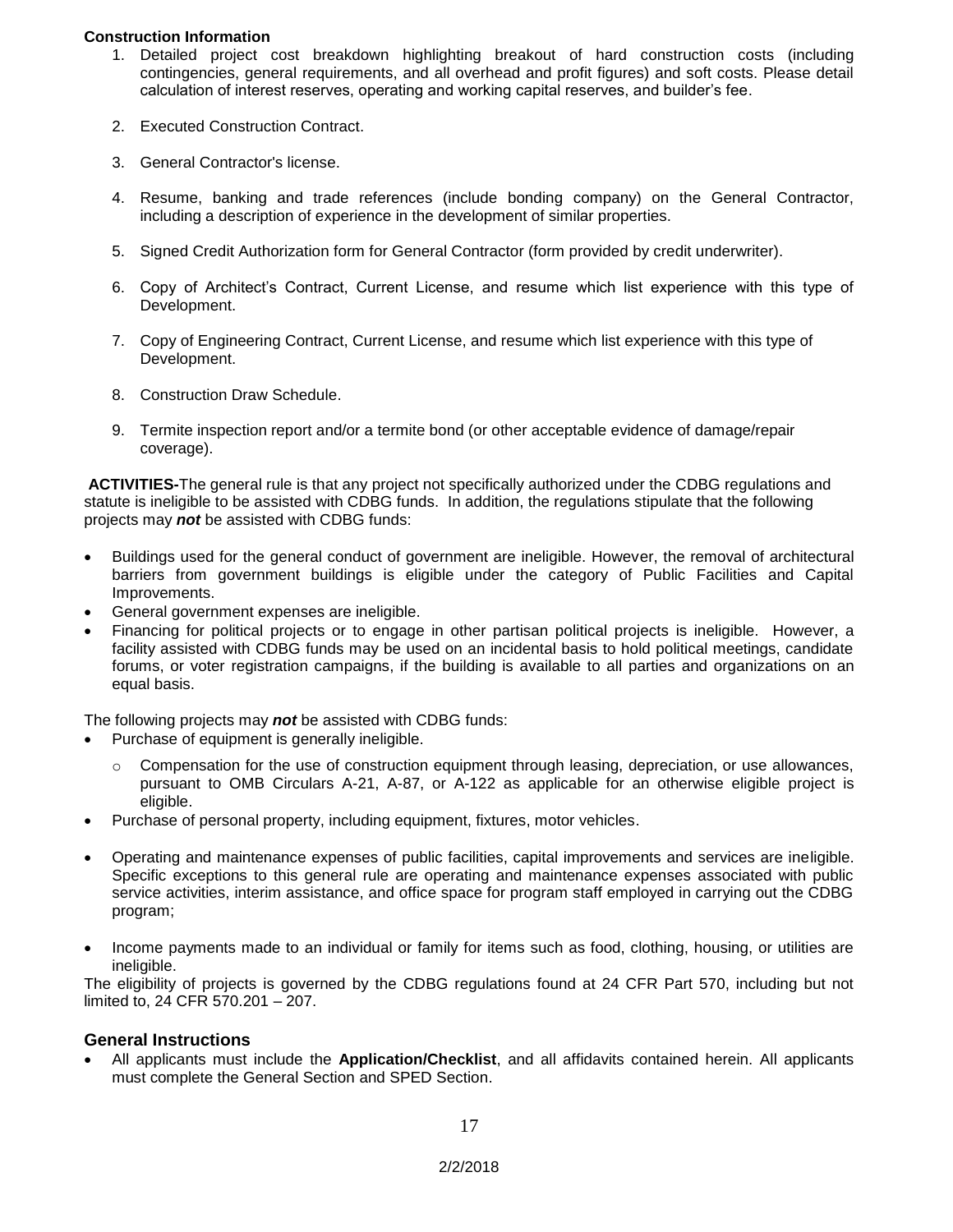- All Applicants must submit one (1) original and three (3) copies of the application, **each** of which is to be placed in a 3-ring binder. Do not submit more than one application per project per binder. The original application must be submitted with the word "**ORIGINAL"** written on the outside of the binder, and each of the three (3) binders must be marked as **"COPY."** Each application, original and copies, must contain all required documents. Tabs are required and must be labeled as indicated in the required Checklist Form. All pages must be numbered. No pages are to be stapled or clipped.
- All applications must be submitted in the legal name of the agency that is applying for funding. The applicant must be an active entity registered with the *Florida Division of Corporations*  **(http://www.sunbiz.org).**
- All applicants must provide an Employer Identification Number (EIN/Federal Identification Number) and a D-U-N-S Number. For more information on obtaining the D-U-N-S Number, visit the following web site: **http://fedgov.dnb.com/webform**. The Data Universal Numbering System, also known as D-U-N-S®, is a unique nine-digit identification number that remains with an organization even if the organization is no longer in operation. The D-U-N-S Number<sup>®</sup> was incorporated into the Federal Acquisition Regulation (FAR) in April 1998.
- Miami-Dade County reserves the right to require and participate in the creation of partnerships to ensure project viability and/or effectiveness of program delivery, should the County determine such action is in the best interest of the County and/or the community served. Applicants are encouraged to coordinate and collaborate with other organizations in carrying out programs funded under this SPED RFA. As part of the proposal, a written agreement specifying the role of each organization in the collaborative arrangement must be included and must be executed by each partner. Notwithstanding the above, **Miami-Dade County**  will not fund an entity or affiliate with defaulted loans, debarment actions or any other legal encumbrances which may cause risk to the County funding or are determined by the County, in its sole discretion, to threaten the applicant's ability to timely complete the project proposed, regardless of the merits of the submitted application. Miami-Dade County will not fund entities listed in the Federal Excluded Parties List System, as those entities are prohibited from receiving federal contracts or federally approved subcontracts, or from receiving certain types of federal financial assistance (CDBG funds) and benefits. Miami-Dade County will not fund entities on the County delinquent vendor registry.
- **PHCD Compliance Requirement**: PHCD will adhere to compliance guidelines pursuant to Resolution No. R-630-13 approved by the Miami-Dade County Board of County Commissioners on July 16, 2013. Copies of the resolution and Due Diligence checklist and Affidavit are located at [www.miamidade.gov/housing/](http://www.miamidade.gov/housing/)
- All projects or projects awarded funds that fail to complete the project in a timely manner shall be subject to recapture and contract termination.
- Applicants are required to submit with the SPED RFA application interior and exterior photographs of the proposed facility or project location. Applicants must also provide copies of the most current Certificate of Use for the building, if applicable. PHCD staff will conduct a mandatory site visit and physical inspection prior to recommending the agency's project or project for funding.
- All applicants awarded funds shall be required to execute the County's CDBG shell contract and all attachments. All awards will be evidenced by a contract, Memorandum of Understanding (MOU), or interlocal/interdepartmental agreement, as well as appropriate security instruments, including a Promissory Note if required. The award shall also be evidenced by a Mortgage, in cases where the funding is being used to improve real property and is being secured or collateralized by real estate.
- Field visits will be conducted on behalf of PHCD to evaluate the viability and/or feasibility of the project site with the proposed scope of work and requested funds by the agency.
- Environmental Review forms must be completed in their entirety and received within thirty (30) days of contract execution or funding will be assessed for recapture.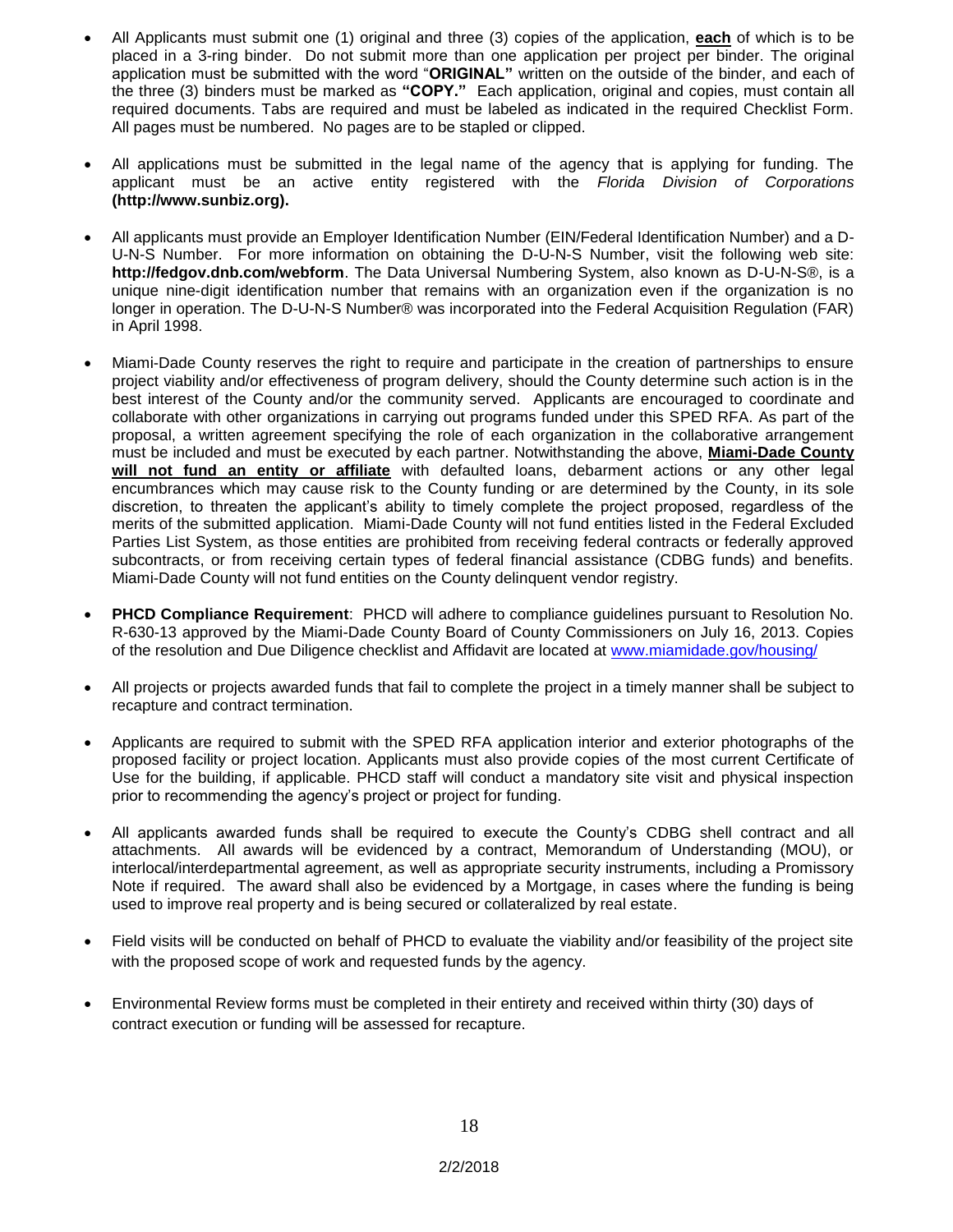### **PUBLIC HOUSING AND COMMUNITY DEVELOPMENT CERTIFICATION OF ACCURACY**

#### **I HEREBY CERTIFY THAT THIS PROPOSAL IS COMPLETE, AS INDICATED ABOVE, AND THAT THE INFORMATION PROVIDED IS TRUE AND ACCURATE.**

#### **ENTITY/APPLICANT**

#### **PENALTY FOR FALSE OR FRAUDULENT STATEMENT**

U.S. Code Title 18, Section 1001, provides that a fine of up to \$10,000 or imprisonment for a period not to exceed five years, or both, shall be the penalty for willful misrepresentation and the making of false, fictitious statements, knowing same to be false.

#### FOR AN OATH OR AFFIRMATION: STATE OF FLORIDA COUNTY OF MIAMI-DADE COUNTY

| Sworn to (or affirmed) and subscribed before me this |                                    |  |
|------------------------------------------------------|------------------------------------|--|
|                                                      | (name of person making statement). |  |

(NOTARY SEAL)

Signature of Notary Public-State of Florida) \_\_\_\_\_\_\_\_\_\_\_\_\_\_\_\_\_\_\_\_\_\_\_\_\_\_\_\_\_\_\_\_\_\_\_<br>(Name of Notary Typed, Printed, or Stamped) (Name of Notary Typed, Printed, or Stamped) \_\_\_\_\_\_\_\_\_\_\_\_\_\_\_\_\_\_\_\_\_\_\_\_\_\_\_\_\_\_\_\_\_\_\_\_\_\_\_\_

Personally Known \_\_\_\_\_\_ or Produced Identification \_\_\_\_\_\_\_

Type of Identification Produced\_\_\_\_\_\_\_\_\_\_\_\_\_\_\_\_\_\_\_\_\_\_\_\_\_\_\_\_\_\_\_\_\_\_\_\_\_\_\_\_\_\_\_\_\_\_\_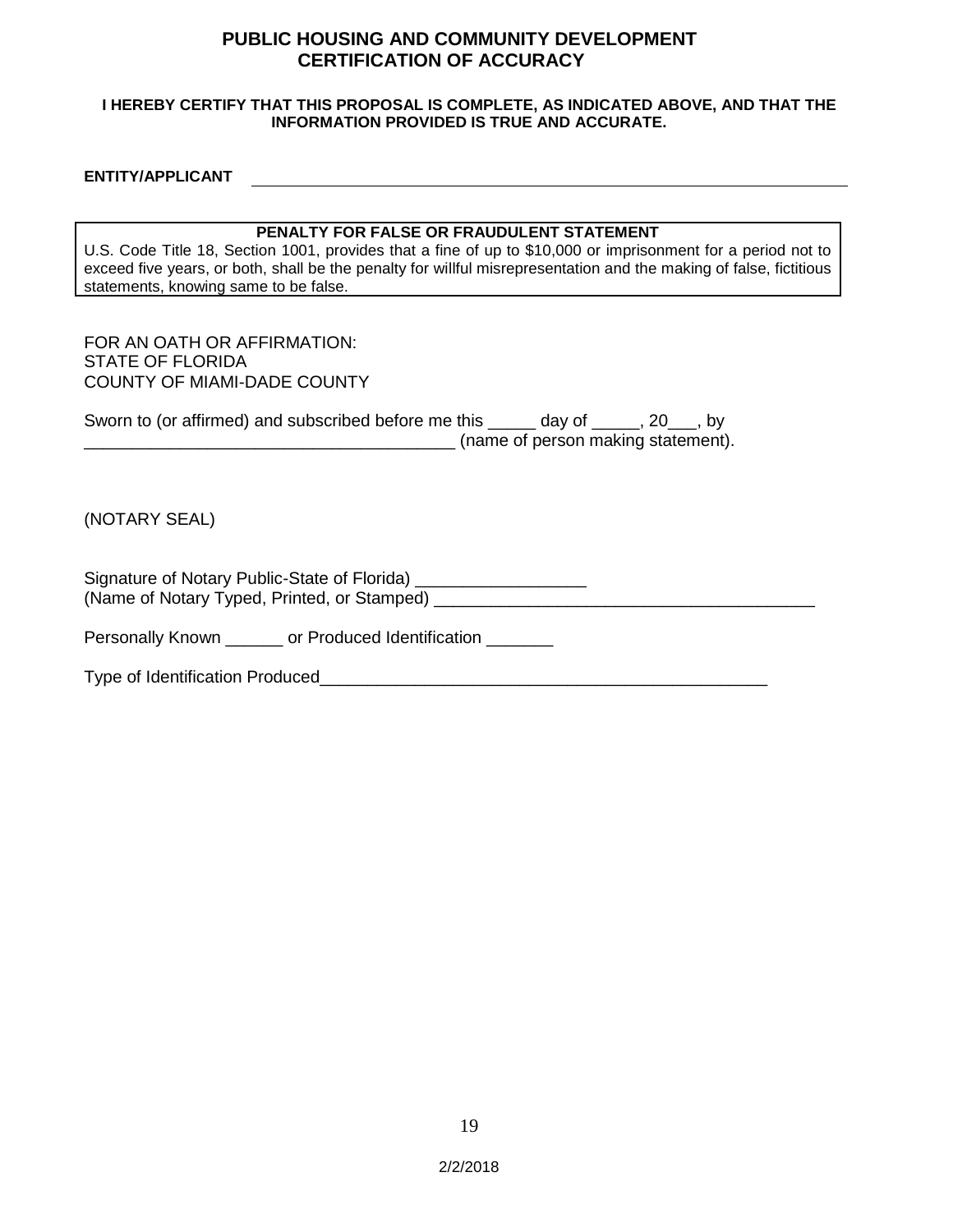

### **PUBLIC HOUSING AND COMMUNITY DEVELOPMENT APPLICATION SUBMITTAL CERTIFICATION**

### **Please complete the certification below:**

If this application is approved for funding, the organization agrees to comply with all required Federal, State and Local laws and regulations. The organization confirms that it is fully capable of fulfilling the obligations as stated in this proposal and in any attachments or documents included with this application.

As a duly authorized representative of this organization, I submit this application to Miami-Dade County and verify that the information herein is true, accurate, and complete.

### **PENALTY FOR FALSE OR FRAUDULENT STATEMENT**

U.S. Code Title 18, Section 1001, provides that a fine of up to \$10,000 or imprisonment for a period not to exceed five years, or both, shall be the penalty for willful misrepresentation and the making of false, fictitious statements, knowing same to be false.

| <b>APPLICANT:</b>                                                                            | DATE:                              |
|----------------------------------------------------------------------------------------------|------------------------------------|
| FOR AN OATH OR AFFIRMATION:<br><b>STATE OF FLORIDA</b><br><b>COUNTY OF MIAMI-DADE COUNTY</b> |                                    |
| Sworn to (or affirmed) and subscribed before me this ______ day of _____, 20___, by          | (name of person making statement). |
|                                                                                              |                                    |
| (NOTARY SEAL)                                                                                |                                    |

Signature of Notary Public-State of Florida) \_\_\_\_\_\_\_\_\_\_\_\_\_\_\_\_\_\_\_\_\_\_\_\_\_\_\_\_\_\_\_\_\_\_\_

(Name of Notary Typed, Printed, or Stamped) \_\_\_\_\_\_\_\_\_\_\_\_\_\_\_\_\_\_\_\_\_\_\_\_\_\_\_\_\_\_\_\_\_\_\_\_\_\_\_\_

Personally Known or Produced Identification

Type of Identification Produced\_\_\_\_\_\_\_\_\_\_\_\_\_\_\_\_\_\_\_\_\_\_\_\_\_\_\_\_\_\_\_\_\_\_\_\_\_\_\_\_\_\_\_\_\_\_\_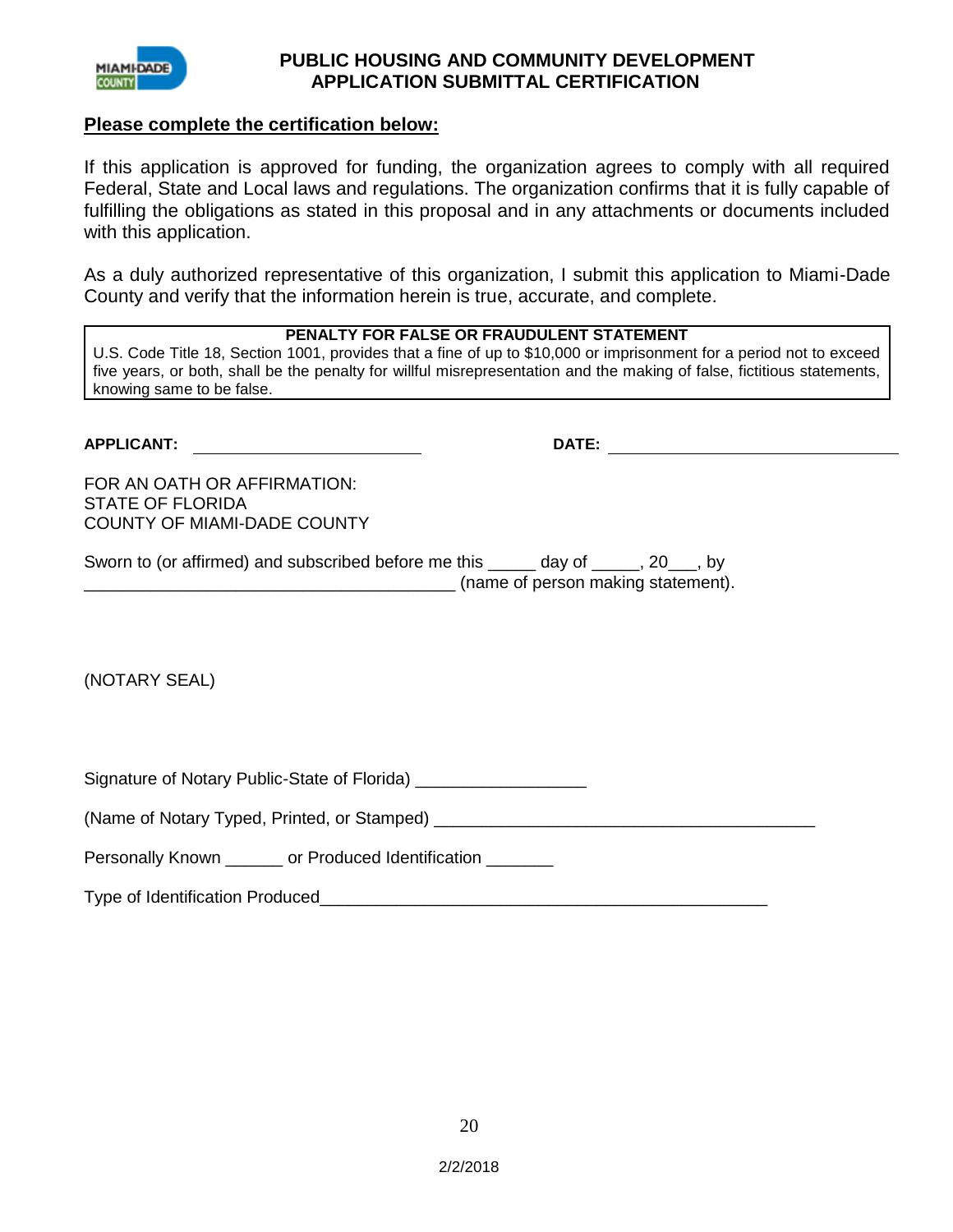

## **PUBLIC HOUSING AND COMMUNITY DEVELOPMENT ALL APPLICANTS DUE DILIGENCE AFFIDAVIT**

|    | <b>Applicant Name:</b>                       |                                                                                                                                                                                                                                                               |                                         |  |
|----|----------------------------------------------|---------------------------------------------------------------------------------------------------------------------------------------------------------------------------------------------------------------------------------------------------------------|-----------------------------------------|--|
|    | <b>Address:</b>                              |                                                                                                                                                                                                                                                               |                                         |  |
|    | <b>Telephone Number:</b>                     |                                                                                                                                                                                                                                                               |                                         |  |
|    | knowledge and belief, that:                  | Pursuant to Miami-Dade County Resolution No. R-630-13, the undersigned certifies, to the best of his or her                                                                                                                                                   |                                         |  |
| 1. | members:                                     | Within the past five (5) years, neither the Entity nor its directors, partners, principals, members or board                                                                                                                                                  |                                         |  |
|    | contract;                                    | i. Have been sued by a funding source for breach of contract or failure to perform obligations under a                                                                                                                                                        |                                         |  |
|    |                                              | ii. Have been cited by a funding source for non-compliance or default under a contract;                                                                                                                                                                       |                                         |  |
|    |                                              | iii. Have been a defendant in a lawsuit based upon a contract with a funding source;                                                                                                                                                                          |                                         |  |
|    |                                              | iv. Have been charged with a crime that is unresolved at the time of signing this document; have been<br>convicted at any time of a crime of fraud or bribery; or have been convicted at any time of a criminal<br>act in connection with any County program. |                                         |  |
|    |                                              | Please list any matters, which prohibit the Entity from making certifications required, and explain how the<br>matters are being resolved (use separate sheet if necessary):                                                                                  |                                         |  |
|    | My signature certifies this:                 |                                                                                                                                                                                                                                                               |                                         |  |
|    | <b>Applicant's Signature</b>                 | <b>Print Name</b>                                                                                                                                                                                                                                             | Date                                    |  |
|    |                                              | Subscribed and sworn to (or affirmed) before me this ______________ day of _____________,                                                                                                                                                                     |                                         |  |
|    |                                              | 20____ by ___________________________. He/she is personally known to me or has presented                                                                                                                                                                      |                                         |  |
|    | (Print or Stamp of Notary):                  |                                                                                                                                                                                                                                                               | Expiration Date: ______________________ |  |
|    | Notary Public - State of ___________________ | <b>Notary Seal:</b>                                                                                                                                                                                                                                           |                                         |  |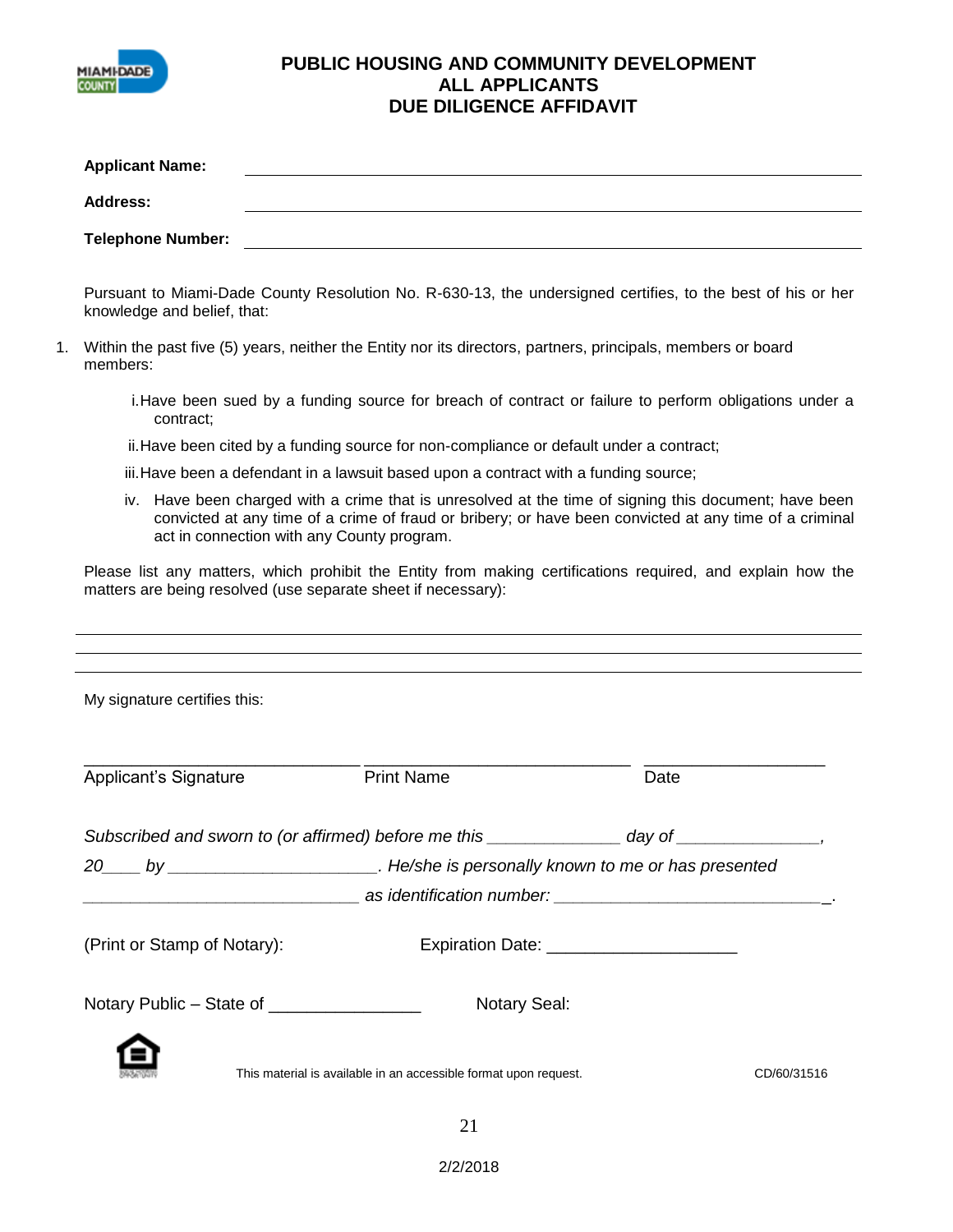## **GENERAL SECTION APPLICATION for SPECIAL ECONOMIC DEVELOPMENT**

#### **ALL INFORMATION IS REQUIRED TO BE CONSIDERED FOR AWARD**

ALL APPLICANTS MUST COMPLETE THE GENERAL SECTION AND THE SUB-SECTION. **THE APPLICATION MAY BE OBTAINED AT THE FOLLOWING LINK: http://www.miamidade.gov/housing**

FOR THE FOLLOWING QUESTIONS, PLEASE TAB EACH PART OF THE DOCUMENT WITH THE CORRESPONDING QUESTIONS THAT TAB IS ADDRESSING AND HIGHLIGHT THE APPROPRIATE SECTION**.** 

## **I. APPLICANT INFORMATION**

|                                                    | What is the LEGAL NAME of the Applicant or Developer applying for funds? Please provide evidence such<br>as partnership agreement, certificate of limited partnership, articles of incorporation, by-laws, certification of good<br>standing, and any other corporate documents for the Applicant and any corporate general partner.                                                                                                   |                   |            |    |                                           |  |  |  |  |
|----------------------------------------------------|----------------------------------------------------------------------------------------------------------------------------------------------------------------------------------------------------------------------------------------------------------------------------------------------------------------------------------------------------------------------------------------------------------------------------------------|-------------------|------------|----|-------------------------------------------|--|--|--|--|
|                                                    | Organization Type. Please circle one.                                                                                                                                                                                                                                                                                                                                                                                                  |                   |            |    |                                           |  |  |  |  |
| Non-Profit Yes                                     | No.                                                                                                                                                                                                                                                                                                                                                                                                                                    | <b>For-Profit</b> | <b>Yes</b> | No |                                           |  |  |  |  |
|                                                    | Applicant or Developer Address. If you are a partnership, you must submit this information for all partners.<br>Please use a separate sheet of paper to list all partners.                                                                                                                                                                                                                                                             |                   |            |    |                                           |  |  |  |  |
| Street Address:                                    |                                                                                                                                                                                                                                                                                                                                                                                                                                        |                   |            |    |                                           |  |  |  |  |
| City:<br>Organization TIN # / EIN #:               | State:                                                                                                                                                                                                                                                                                                                                                                                                                                 | Code:             | Zip        |    |                                           |  |  |  |  |
|                                                    | Organization Dun & Bradstreet D-U-N-S #:                                                                                                                                                                                                                                                                                                                                                                                               |                   |            |    |                                           |  |  |  |  |
| 5711)                                              | A D-U-N-S #: is mandatory<br>(To obtain a DUNS #, please call 866-705-                                                                                                                                                                                                                                                                                                                                                                 |                   |            |    |                                           |  |  |  |  |
|                                                    | Applicant or Developer Contact Person. If you are a partnership, you must submit this information for all<br>partners. Please use a separate sheet of paper to list all contact persons.                                                                                                                                                                                                                                               |                   |            |    |                                           |  |  |  |  |
| Contact<br>Person:                                 |                                                                                                                                                                                                                                                                                                                                                                                                                                        |                   |            |    | Title: <u>www.community.community.com</u> |  |  |  |  |
| Phone<br>Number:                                   | ) and the same state $\left(\begin{array}{ccc} 0 & 0 \end{array}\right)$ and $\left(\begin{array}{ccc} 0 & 0 \end{array}\right)$ and $\left(\begin{array}{ccc} 0 & 0 \end{array}\right)$ and $\left(\begin{array}{ccc} 0 & 0 \end{array}\right)$ and $\left(\begin{array}{ccc} 0 & 0 \end{array}\right)$ and $\left(\begin{array}{ccc} 0 & 0 \end{array}\right)$ and $\left(\begin{array}{ccc} 0 & 0 \end{array}\right)$ and $\left(\$ |                   |            |    |                                           |  |  |  |  |
| E-mail:                                            |                                                                                                                                                                                                                                                                                                                                                                                                                                        |                   |            |    |                                           |  |  |  |  |
| The requested funding amount for this application. |                                                                                                                                                                                                                                                                                                                                                                                                                                        |                   |            |    |                                           |  |  |  |  |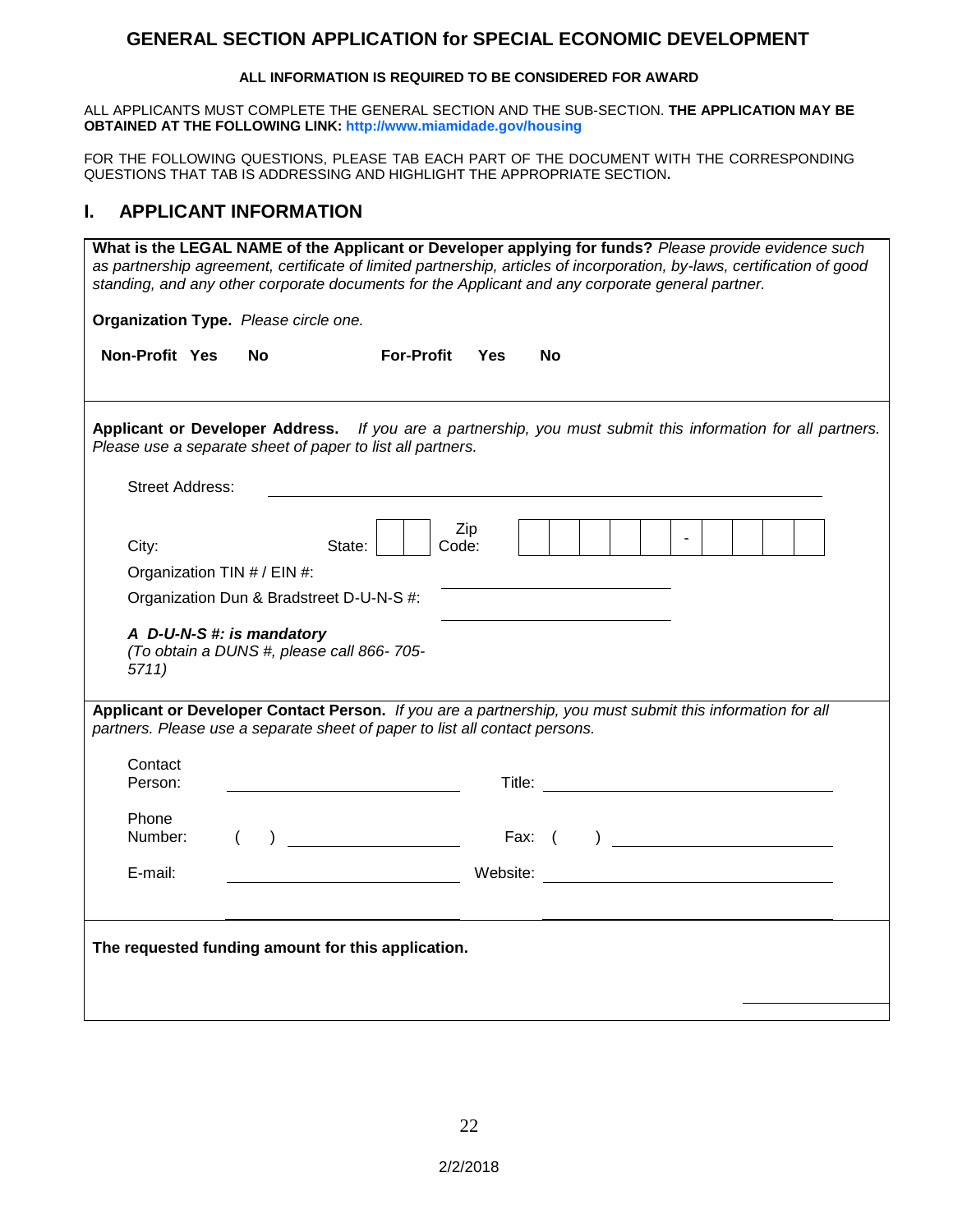| Is your organization/business delinquent in any obligation to Miami-Dade County or is the agency/business,            |
|-----------------------------------------------------------------------------------------------------------------------|
| officer or any member of the agency's Board of Directors on the Miami-Dade County Delinguent List?                    |
|                                                                                                                       |
| Yes<br>No.                                                                                                            |
| If you answered YES to the above question, has the agency/business filed an appeal? Please provide information        |
| regarding appeal.                                                                                                     |
|                                                                                                                       |
| Yes<br>No.                                                                                                            |
| Is your organization/business or any officer/partner/board member/employee of your organization listed in the         |
| Federal Excluded Parties list system? Excluded Parties List System (www.epls.gov) includes parties that are excluded  |
| from receiving Federal contracts, certain subcontracts, and certain Federal financial and nonfinancial assistance and |
| benefits, pursuant to the provisions of 31 U.S.C. 6101, note, E.O. 12549, E.O. 12689, 48 CFR 9.404.                   |
| <b>Yes</b><br>No.                                                                                                     |
| If your organization/business either the Miami-Dade County Delinquent List or the Federal Excluded Parties list,      |
| your application will be denied. If you are currently in appeal, the application will be referred to the Miami-Dade   |
| County Attorney's Office for review.                                                                                  |
|                                                                                                                       |
| <b>IV. NATIONAL OBJECTIVES</b>                                                                                        |

*The County reserves the right to make the final determination on the following questions.*

| How many new units of accomplishments (Jobs) are you proposing to create with this                     |
|--------------------------------------------------------------------------------------------------------|
| funding request?* The proposed project must create one (1) job per every \$35,000 of grant/loan funds  |
| once the project is complete; at least 51% of the jobs created must employ low-to-moderate income      |
| persons. Note: Construction jobs or jobs related to the development of the project may not be counted. |

*Provide a one page written descripition of how the proposed project will create the job(s). Include in the description the type of job that will be created and the estimated salaries.*

## **V. GEOGRAPHIC LOCATION**

| Office Boxes are not acceptable; a physical project location must be provided.                                                                                                                                               |                                              |                                                                                                  | What is the primary project address (project location)? For vacant lots, you may provide crossroads information. Post                                                                                                                           |  |  |
|------------------------------------------------------------------------------------------------------------------------------------------------------------------------------------------------------------------------------|----------------------------------------------|--------------------------------------------------------------------------------------------------|-------------------------------------------------------------------------------------------------------------------------------------------------------------------------------------------------------------------------------------------------|--|--|
| <b>Street Address:</b>                                                                                                                                                                                                       |                                              |                                                                                                  |                                                                                                                                                                                                                                                 |  |  |
|                                                                                                                                                                                                                              | Zip                                          |                                                                                                  |                                                                                                                                                                                                                                                 |  |  |
| City:                                                                                                                                                                                                                        | Code:<br>State:                              |                                                                                                  |                                                                                                                                                                                                                                                 |  |  |
|                                                                                                                                                                                                                              |                                              |                                                                                                  |                                                                                                                                                                                                                                                 |  |  |
| Describe the target population and service area of the proposed project.                                                                                                                                                     |                                              |                                                                                                  |                                                                                                                                                                                                                                                 |  |  |
|                                                                                                                                                                                                                              |                                              |                                                                                                  |                                                                                                                                                                                                                                                 |  |  |
|                                                                                                                                                                                                                              |                                              |                                                                                                  |                                                                                                                                                                                                                                                 |  |  |
|                                                                                                                                                                                                                              |                                              |                                                                                                  |                                                                                                                                                                                                                                                 |  |  |
|                                                                                                                                                                                                                              |                                              | Please indicate whether the proposed project will principally target one of the following areas: |                                                                                                                                                                                                                                                 |  |  |
| Countywide                                                                                                                                                                                                                   | North County                                 | Central County                                                                                   | South County                                                                                                                                                                                                                                    |  |  |
|                                                                                                                                                                                                                              |                                              |                                                                                                  | Is the project located in any of the following Entitlement Cities? Note: Funding To be considered an project of<br>Metropolitan Significance, the proposed project must have a countywide benefit in which the majority of its past and present |  |  |
|                                                                                                                                                                                                                              |                                              |                                                                                                  | beneficiaries are from unincorporated Miami-Dade County and participating municipalities. If this applies to the proposed                                                                                                                       |  |  |
| client rolls or intake forms.                                                                                                                                                                                                |                                              |                                                                                                  | project, provide a statement indicating how the project meets the "Metropolitan Significance" criteria and include evidence of                                                                                                                  |  |  |
|                                                                                                                                                                                                                              |                                              |                                                                                                  |                                                                                                                                                                                                                                                 |  |  |
| City of North Miami<br>City of Miami<br>l 1                                                                                                                                                                                  | City of Miami Beach<br>City of Miami Gardens | □ City of Homestead<br>City of Hialeah<br>$\perp$                                                | $\Box$ Florida City                                                                                                                                                                                                                             |  |  |
| Is the project located in any of the following Participating Municipalities? "Participating municipalities," are cities that<br>have decided to participate in the County's CDBG program. They include the following cities: |                                              |                                                                                                  |                                                                                                                                                                                                                                                 |  |  |
| (Please select one of the following if applicable)                                                                                                                                                                           |                                              |                                                                                                  |                                                                                                                                                                                                                                                 |  |  |
|                                                                                                                                                                                                                              |                                              |                                                                                                  |                                                                                                                                                                                                                                                 |  |  |
| City of North Miami Beach                                                                                                                                                                                                    | City of South Miami                          | N/A<br>ΙI                                                                                        |                                                                                                                                                                                                                                                 |  |  |
| <b>City of Sweetwater</b>                                                                                                                                                                                                    | $\Box$ City of Opa-locka                     | City of Hialeah Gardens                                                                          | Village of El Portal<br>$\perp$                                                                                                                                                                                                                 |  |  |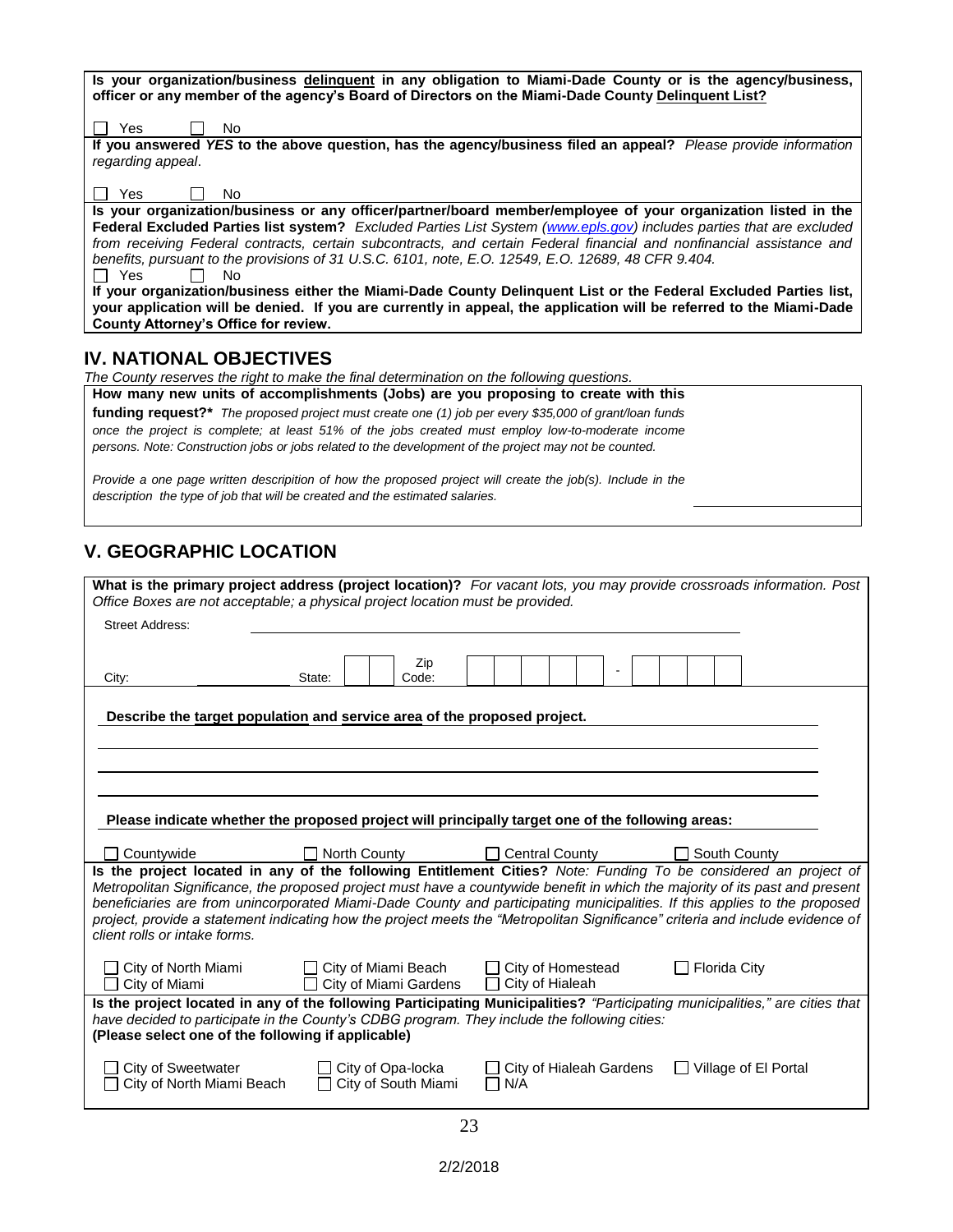| Eligible Block Group.<br>Yes<br>No.                                                                                                 |                                                   | Indicate if the project will serve or is located in a Neighborhood Revitalization Strategy Area (NRSA) and/or an |  |
|-------------------------------------------------------------------------------------------------------------------------------------|---------------------------------------------------|------------------------------------------------------------------------------------------------------------------|--|
| You may also find the NRSA maps at the following link: <b>http://www.miamidade.gov/ced/nrsa.asp</b>                                 |                                                   |                                                                                                                  |  |
| If you answered yes to the above question, indicate the area/s that you will serve. (Please select each NRSA area<br>that applies.) |                                                   |                                                                                                                  |  |
| <b>NRSAs</b><br>Opa-Locka<br>Perrine<br>Goulds<br>Or Eligible Block Group/s                                                         | Model City<br>South Miami<br>Leisure City/Naranja | West Little River<br>Biscayne North                                                                              |  |
|                                                                                                                                     |                                                   |                                                                                                                  |  |

## **LEVERAGING**

| What is the TOTAL project cost of the proposed project? *<br>Must provide detailed project budget.                                                                                                                                                                                                                      | Amount: Amount:  |  |  |  |
|-------------------------------------------------------------------------------------------------------------------------------------------------------------------------------------------------------------------------------------------------------------------------------------------------------------------------|------------------|--|--|--|
| <b>Please attach documented funding from all sources?</b> If necessary, provide information on a separate sheet of<br>paper. Must provide Award letters, signed affidavits (if source is from agency's own resources), or letters of commitment<br>that are not contingent upon subject award or municipal resolutions. |                  |  |  |  |
| Name of Source                                                                                                                                                                                                                                                                                                          | Amount           |  |  |  |
|                                                                                                                                                                                                                                                                                                                         |                  |  |  |  |
|                                                                                                                                                                                                                                                                                                                         |                  |  |  |  |
|                                                                                                                                                                                                                                                                                                                         |                  |  |  |  |
|                                                                                                                                                                                                                                                                                                                         |                  |  |  |  |
|                                                                                                                                                                                                                                                                                                                         |                  |  |  |  |
|                                                                                                                                                                                                                                                                                                                         |                  |  |  |  |
| TOTAL                                                                                                                                                                                                                                                                                                                   |                  |  |  |  |
| 0-25% Leverage<br>26-79% Leverage                                                                                                                                                                                                                                                                                       | 80-100% Leverage |  |  |  |

## **ORGANIZATIONAL CAPACITY**

| Please provide résumés and/or statements that describe the experience of key staff members or contract(s)<br>with consultant firms or not-for-profit organizations who possess program knowledge or experience. |  |  |
|-----------------------------------------------------------------------------------------------------------------------------------------------------------------------------------------------------------------|--|--|
| Is the project or land for which funds are being requested held as collateral for a loan? If yes, must submit copy<br>of loan statement and a brief statement on the purpose and maturity date of the loan.     |  |  |
| - No<br>Yes.                                                                                                                                                                                                    |  |  |
| Please submit tax returns (for the last two (2) years) for the applicant, and all principals/partners associated<br>with the requested project.                                                                 |  |  |
| Applicant must submit an acceptable prior year independent financial audit report prepared by a Certified<br>Public Accountant (CPA) in accordance with Generally Accepted Accounting Principles (GAAP).        |  |  |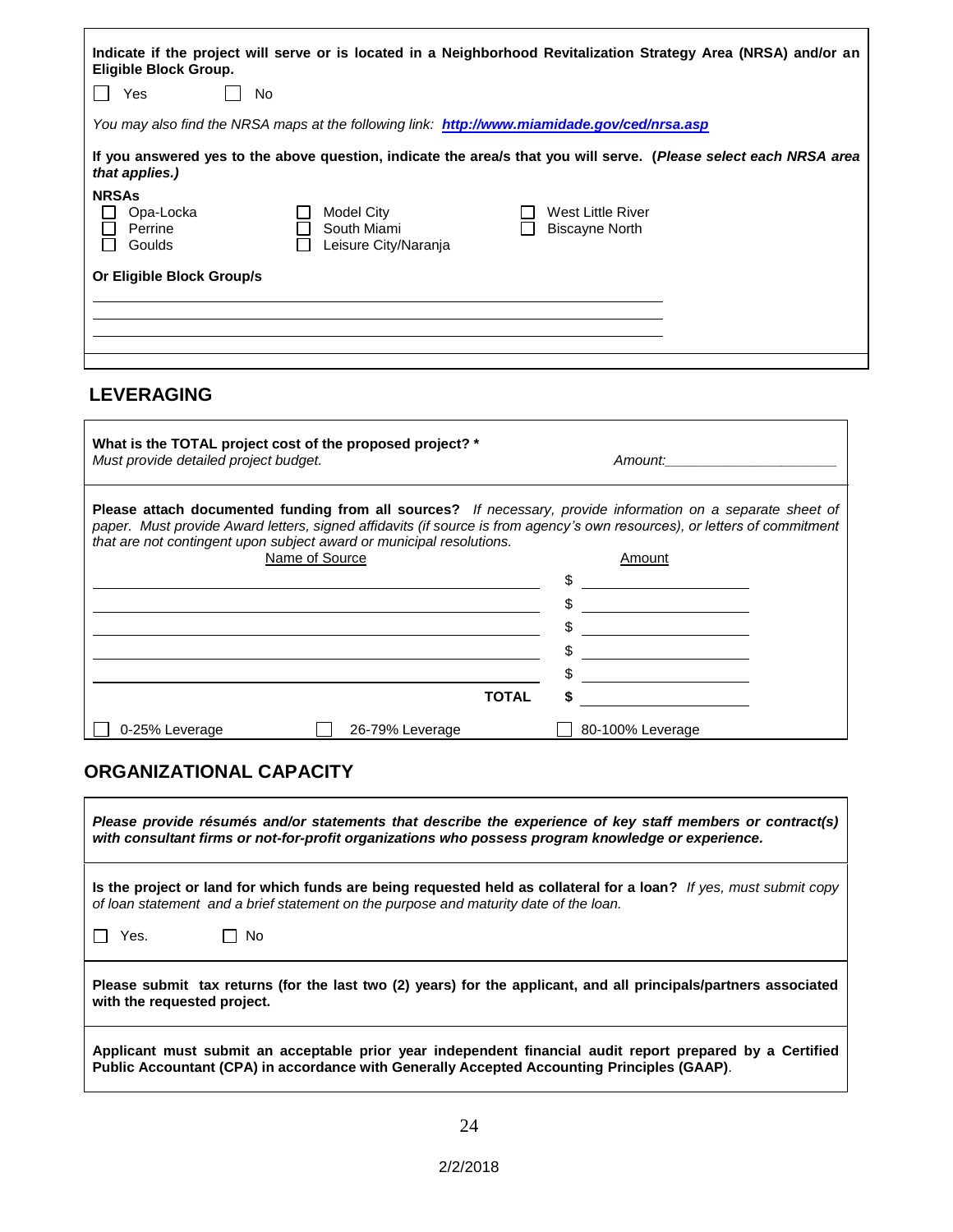## **ECONOMIC DEVELOPMENT SPECIAL ECONOMIC DEVELOPMENT PROJECT**

## **SITE CONTROL**

**For Special Economic Development projects applicants must demonstrate site control?\*** *Please note that site control is a threshold item. Application and documents must be in the name of the legal entity that will own the project or the contracting entity.*

 $\Box$  Yes  $\Box$  No

#### **If yes, what supportive documentation does your organization hold?**

A valid option to purchase (*Purchase option must be through projected Completition of the project.* 

*The closing must occur prior to CDBG contract execution with the County*) **or**

Executed long term lease. *(Land lease expiration date must be at least two years beyond the creation of the required job).* 

**Provide a list of all folio numbers for the project site and attach pictures of the site/structure.** 

| <b>Site Address</b> | <b>Folio Number</b> |
|---------------------|---------------------|
|                     |                     |
|                     |                     |

### **III. PRE-DEVELOPMENT**

| Has a feasibility/market analysis been completed for the proposed project? Provide copy of feasibility/market<br>analysis.                                                                                                                                                                                                                    |  |  |
|-----------------------------------------------------------------------------------------------------------------------------------------------------------------------------------------------------------------------------------------------------------------------------------------------------------------------------------------------|--|--|
| Yes, and feasibility/market analysis is complete.<br>Yes - Funds have been identified but analysis is not complete.<br>No                                                                                                                                                                                                                     |  |  |
| Has a Phase I Environmental Audit been initiated? If yes, please provide evidence such as Phase I Audit Report,<br>which has been conducted and/or updated within 6 months of the application.                                                                                                                                                |  |  |
| ∏ Yes<br>$\Box$ No                                                                                                                                                                                                                                                                                                                            |  |  |
| Will this request fully fund the gap needed to complete this project on time? Please provide sources and uses<br>statement showing other funding sources.<br><b>No</b><br>$\sqcap$ Yes                                                                                                                                                        |  |  |
| Has public approval, such as land use, zoning, permitting and variances been obtained to carry out the<br>project? Please provide evidence such as Governmental clearance documentation or permits.                                                                                                                                           |  |  |
| ∏ Yes<br>□ No                                                                                                                                                                                                                                                                                                                                 |  |  |
| Does the project site have access to infrastructure and utility services? (i.e. water and sewer connections,<br>roadway access, and electric service) If yes, provide utility bills or letters from appropriate agencies. If no, please<br>explain plans for the the appropriate infrastructure for the site and provide copies of the plans. |  |  |
| □ Yes<br><b>No</b>                                                                                                                                                                                                                                                                                                                            |  |  |
|                                                                                                                                                                                                                                                                                                                                               |  |  |
| <b>PRE-CONSTRUCTION</b><br>Are construction specifications, construction plans and drawings completed?<br>If yes, please provide copies of plans and renderings. If no, please indicate what percent has been completed and<br>provide proof.                                                                                                 |  |  |
| $\Box$ Yes<br>$\Box$ No - If no, what percent (%) has been completed?                                                                                                                                                                                                                                                                         |  |  |
|                                                                                                                                                                                                                                                                                                                                               |  |  |
| If the facility will be leasing space, does the applicant have fully executed leases for at least 50 percent of the<br><b>leasable space</b> ? Please submit the copies of the leases and all letters of intent (LOI)                                                                                                                         |  |  |
| No<br>Yes                                                                                                                                                                                                                                                                                                                                     |  |  |
| 25                                                                                                                                                                                                                                                                                                                                            |  |  |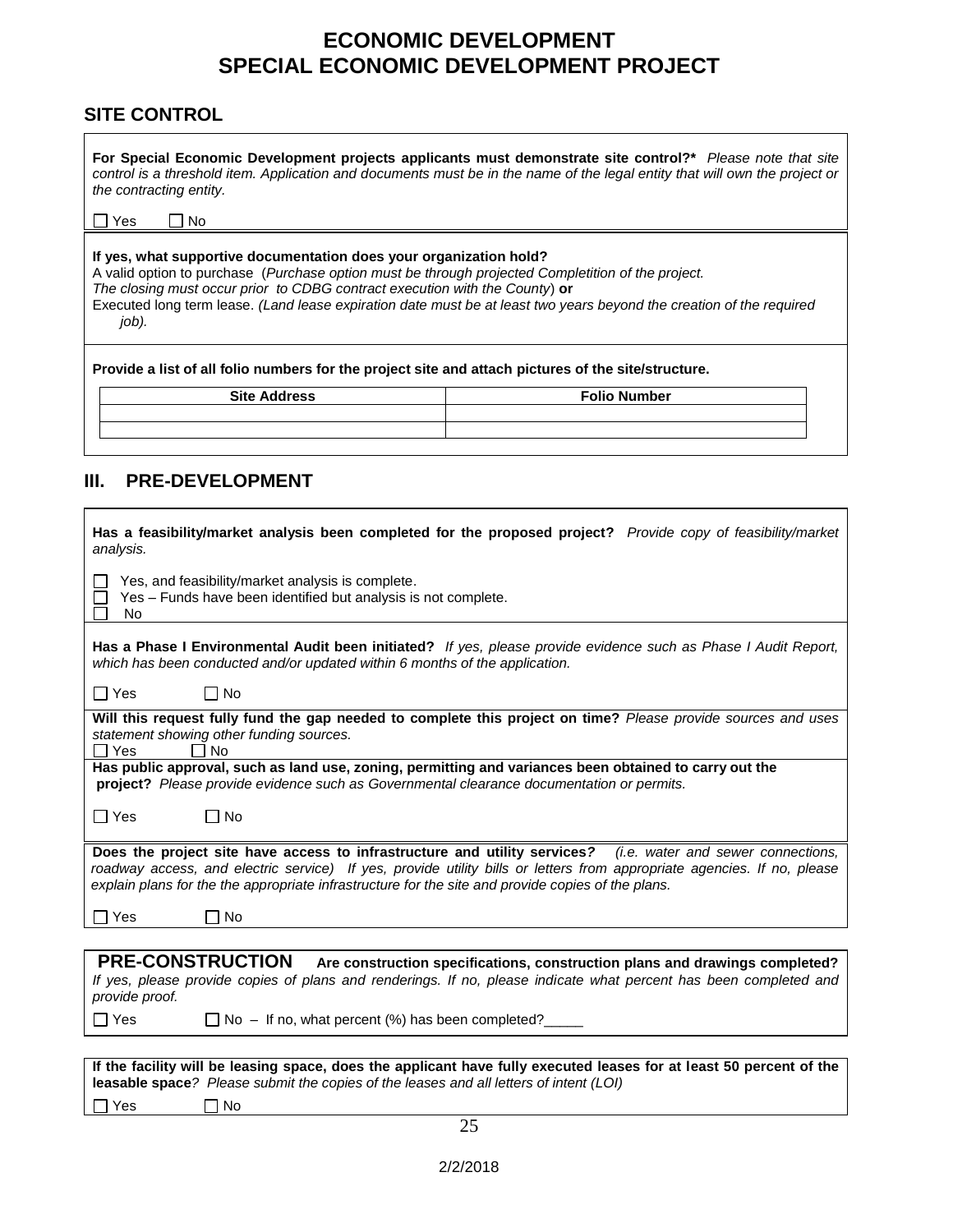## **SHOVEL READY**

Ē.

| Full funding of construction phase is committed (minus the gap funding requested). Please provide proof, such<br>as committement letters.               |           |  |
|---------------------------------------------------------------------------------------------------------------------------------------------------------|-----------|--|
| Yes                                                                                                                                                     | ∣No       |  |
| Construction is ready to start pending the selection and award of the general contractor within sixty (60)<br>calendar days from the PHCD loan closing. |           |  |
| Yes                                                                                                                                                     | $\Box$ No |  |

## **POLICY PRIORITIES**

| Does the proposed project benefit a property that has been designated or that has been determined to be<br>potentially eligible for designation as a local, state, or national historic site? Please provide proof. |      |  |
|---------------------------------------------------------------------------------------------------------------------------------------------------------------------------------------------------------------------|------|--|
| I Yes                                                                                                                                                                                                               | □ No |  |
| Does the proposed project comply with the US Green Building Council's LEED green building rating system for<br>New Construction and Major Renovations? Please provide certification.                                |      |  |
| I Yes                                                                                                                                                                                                               | l No |  |

 $\blacksquare$